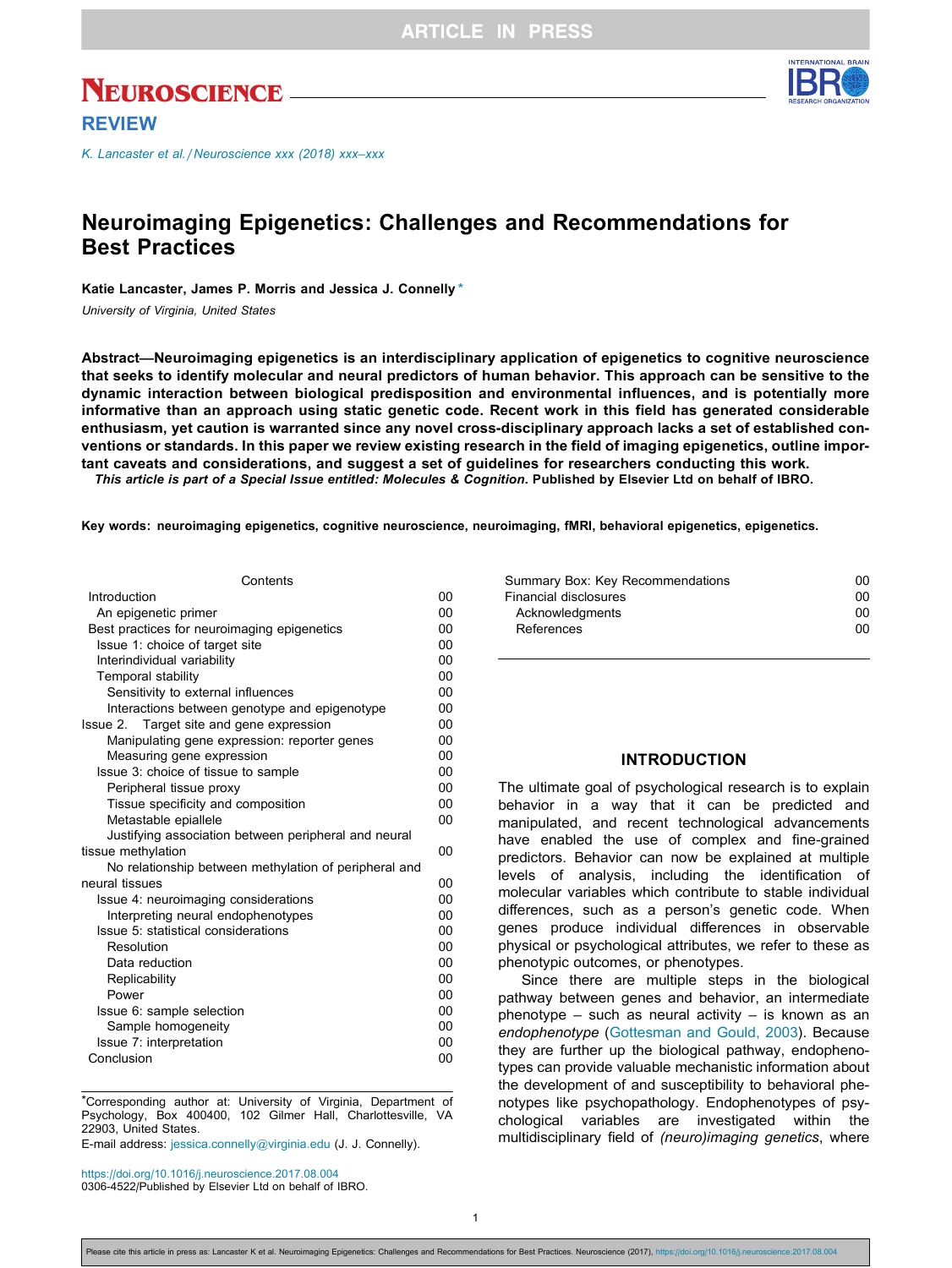researchers use neuroimaging to identify structural or functional variability of the brain that presumably mediates the relationship between genes and behavior.

There are limitations to this imaging genetics approach, however. While genes are able to explain some psychological attributes, there is considerable scientific interest in molecular predictors that are sensitive to environmental influences. Epigenetic modifications – chemical changes made to DNA and histone proteins that affect how genes are expressed – are appealing candidates since they can reflect the direct influence of the environment on one's body. Further, epigenetic changes such as DNA methylation are measured as continuous variables and therefore do not suffer from loss of statistical power due to grouping participants by genotype, which is common in genetics<br>research. Consequently the use of neural Consequently the use of neural endophenotypes to bridge the link between epigenetic variability and behavior has developed into the rapidly growing subfield of neuroimaging epigenetics [\(Nikolova](#page-11-0) [and Hariri, 2015; Nikolova et al., 2016; Wiers, 2012](#page-11-0)).

The neuroimaging epigenetics approach is quickly gaining in popularity, but it is accompanied by a set of unique challenges. As with any interdisciplinary work, the marriage of two methods requires twice the expertise and a careful understanding of the subtleties, vagaries, and pitfalls of both methods, as well as a consideration of any issues created by their use in conjunction. The aim of this paper is to define these challenges, and provide a framework through which



Fig. 1. DNA methylation affects gene transcription. A. Doublestranded DNA displaying the covalent bond between a cytosine  $(+$  strand, 4th position from left;  $-$ strand, 4th position from right) and a methyl group (CH<sub>3</sub>). The CpG site on the  $+$ strand comprise the cytosine and guanine in the 4th and 5th positions from the left (-strand: 4th and 5th positions from the right). B. Gene schematic demonstrating position of CpG sites (empty circles).  $+1 =$  transcription start site. C. Schematic demonstrating a methylated promoter region (filled circles), which downregulates gene transcription.

researchers in this field can produce work of the highest quality.

While we intend the target audience of this paper to be cognitive neuroscientists interested in adopting a neuroimaging epigenetics approach, many of the issues discussed are germane to behavioral epigenetics more broadly and may be of interest to a diverse audience.

# An epigenetic primer

DNA methylation and histone modifications involving the tails of histone proteins (e.g., histone acetylation) comprise two of the main forms of epigenetic modifications. These epigenetic marks influence gene expression through a variety of mechanisms, including manipulating access of gene transcription factors through chromatin compaction or blocking transcription factor binding sites ([Watt and Molloy, 1988\)](#page-11-0) and/or recruiting transcriptionally repressive methyl-CpG binding proteins [\(Jones et al., 1998; Nan et al., 1998\)](#page-10-0). While both of these processes are integral in regulating gene expression and often work in concert, this paper will focus on DNA methylation since it is the epigenetic mark most studied at the intersection of neuroimaging and epigenetics.

DNA methylation occurs when a methyl group forms a covalent bond with a cytosine base, most often at the site of a CpG (cytosine-guanine) dinucleotide (Fig. 1). Enzymes called DNA methyltransferases (DNMTs) catalyze the addition of the methyl group to the cytosine, where it becomes 5-methylcytosine. This enzymatic addition to DNA modulates the cell's transcriptional machinery, and when CpG methylation occurs within a gene promoter or enhancer this is typically associated with transcriptional silencing [\(Jones,](#page-10-0) [2012](#page-10-0)). Once established, DNA methylation is mitotically heritable, meaning the epigenetic mark is transmitted to each of its daughter cells through replication [\(Smith and](#page-11-0) [Meissner, 2013\)](#page-11-0). Thus, depending on the stage of development in which it was established, methylation can be conserved across tissues (methylated during early embryonic development before cell differentiation), or differ between different tissue types (methylated during later development).

Unlike a person's genotype, which is stable across time, the epigenome is dynamic and temporally labile: methylation can be actively or passively demethylated. Methylation patterns can be heritable, stochastic, or arise through environmental exposures such as stress or smoking. The epigenetic sensitivity to external influences has been called ''experience-dependent individuation of the genome" [\(West and Orlando, 2014\)](#page-11-0), and explains, for instance, how monozygotic twins can share a genome yet be phenotypically dissimilar.

While DNA methylation is an integral part of normal human development and is vital for processes such as cell differentiation, aberrant methylation can occur and negatively impact gene transcription and downstream processes. Functional consequences of aberrant methylation range from disease (such as cancer) to non-pathological phenotypic variability.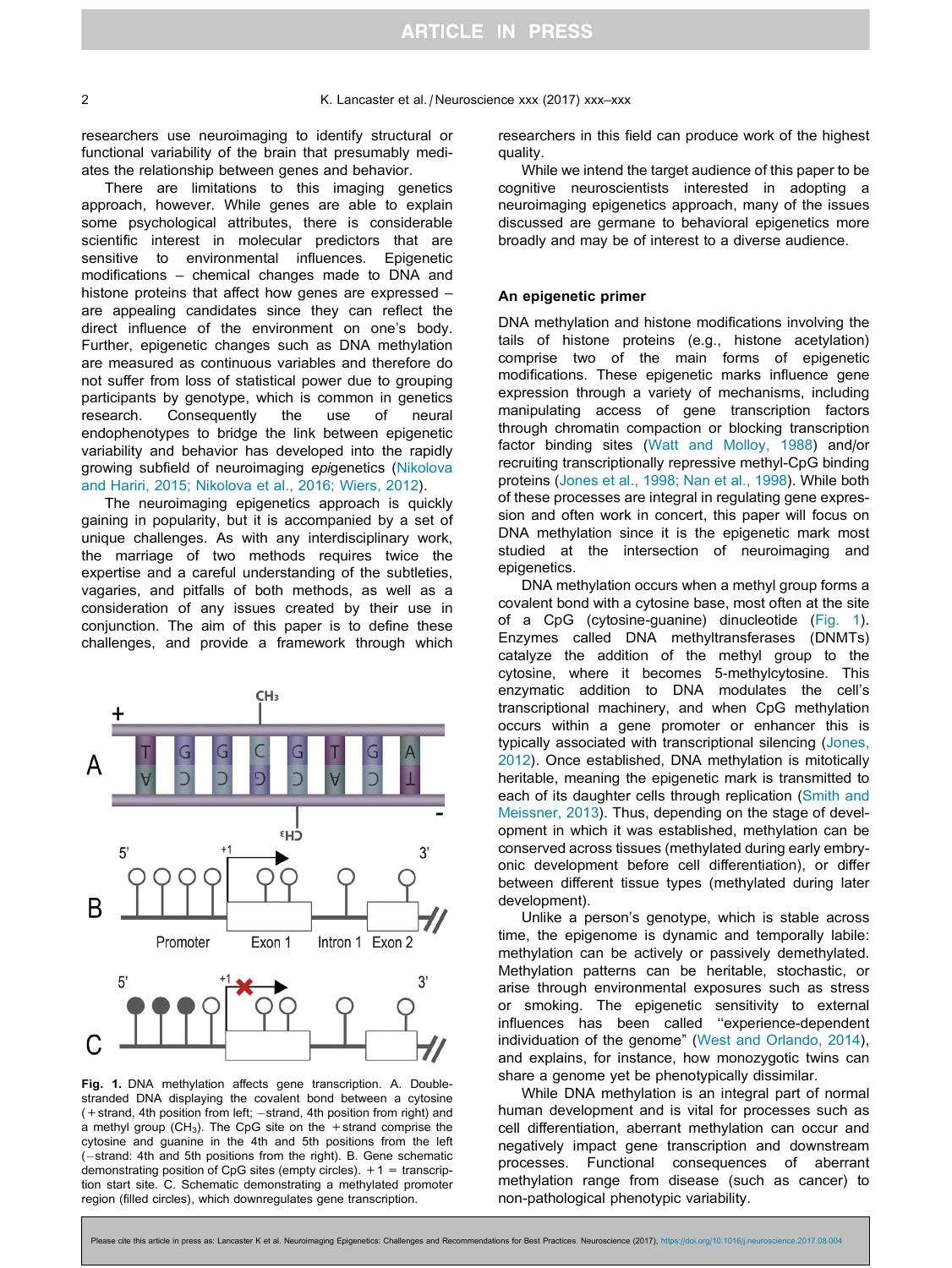# BEST PRACTICES FOR NEUROIMAGING **EPIGENETICS**

## Issue 1: choice of target site

A cognitive neuroscientist searching for an epigenetic modification to predict phenotypic variability at the neural level can be said to be on the ''hunt for the epiallele" ([Finer et al., 2011\)](#page-9-0). For the purpose of this review, we define epiallele as a locus on the genome whose epigenetic state varies between individuals and accounts for different phenotypes. In the context of DNA methylation, this could reflect a single CpG site (also known as a methylation variable position; [Rakyan](#page-11-0) [et al., 2011\)](#page-11-0) or an entire genomic region of up to 1000 base pairs in length (also known as a variably methylated region).

However, with 28 million CpG sites in the human haploid genome [\(Fazzari and Greally, 2004](#page-9-0)), how does one choose a locus to test for a functional association with neural phenotypes? Once a candidate gene has been identified, one needs to narrow the focus on sites which may be of functional significance. For instance, the OXTR gene, which codes for the oxytocin receptor, has 392 CpG sites (429 if you include a promoter 3000 base pairs upstream of the transcription start site). However, not all of these sites will be associated with phenotypes. Here we describe a variety of considerations for choosing candidate epialleles for use in explaining neural endophenotypes, including interindividual variability, sensitivity to environmental influences, temporal stability, and interactions with genotype.

## Interindividual variability

Choosing loci for epigenetic modifications which are highly variable between people is crucial for achieving the needed statistical variance for probing associations with neural endophenotypes. For example, when DNA methylation levels at single CpG sites are assessed using pyrosequencing, methylation levels of 1–2% are typically within the error range of the assay. Thus, comparing individuals using extremely hypomethylated loci (e.g., a mean of 1.5% methylation) is problematic both pragmatically (restriction of range) and theoretically (questionable validity). Nonetheless, this has been common practice: historically, the search for epialleles has focused on CpG islands – clusters of CpG sites which occur in frequencies greater than what would be expected by chance ([Gardiner-Garden and Frommer,](#page-10-0) [1987](#page-10-0)). However, CpG islands tend to be hypomethylated compared to other genomic regions, meaning that they contain far less methylation than would be expected. Interest has now shifted toward genomic regions up- and downstream from CpG islands called CpG island ''shores" [\(Irizarry et al., 2009\)](#page-10-0). These island shores tend to be variably methylated between people, impact gene expression [\(Irizarry et al., 2009](#page-10-0)), and can be sensitive to environmental influences such as early life stress (Bockmühl et al., [2015](#page-9-0)). Because a given CpG site may or may not be variable between individuals, it is imperative for interpretation of putative epialleles that researchers include within scientific reports the summary statistics of central tendency and dispersion for methylation levels of reported epialleles, and identify any significant outliers.

# Temporal stability

DNA methylation is thought to be the most stable epigenetic modification ([Cedar and Bergman, 2009\)](#page-9-0). Because of its role in cell differentiation and genomic imprinting, most DNA methylation occurs during embryonic development and is maintained through cell division ([Kafri et al., 1992; Monk et al., 1987; Ushijima, 2003\)](#page-10-0). However, there are many locations within an individual's genome where methylation is not stable; CpG sites can be actively methylated and demethylated over time, either stochastically or through environmental exposures ([Wolffe et al., 1999\)](#page-11-0).

Loci that are both variably methylated between people and whose epigenetic state remains unchanged over meaningful timespans are known as temporally stable epialleles ([Beyan et al., 2012\)](#page-9-0). Exactly what constitutes a meaningful timespan is dependent on the specific scientific question, but temporal stability of DNA methylation has been reported, for instance, between 3 and 6 months (Lévesque et al., 2014), 2 years [\(Gemma et al., 2013\)](#page-10-0), 5 years ([Wong et al., 2010\)](#page-11-0), and between 11 and 20 years ([Talens et al., 2010](#page-11-0)). In a recent study [\(Flanagan et al.,](#page-9-0) [2015](#page-9-0)), DNA methylation was assessed over 6 years and 17% of the tested sites were determined to be temporally stable epialleles; other studies have shown that temporally stable epialleles were already apparent at birth and remained stable through the first three years of development ([Beyan et al., 2012](#page-9-0)). However, because of the lability of DNA methylation, temporally stable epialleles could occur at any point in development, meaning that later occurring epigenetic marks would vary across tissue types.

By contrast, metastable epialleles are a form of temporally stable epiallele that occur during early embryonic development, and thus are conserved across tissue types ([Harris et al., 2013](#page-10-0)). They are thought to be quite rare: a recent attempt to quantify metastable epialleles revealed that  $< 0.01\%$  of the tested regions showed metastability that was not attributable to genetic variation ([Waterland et al., 2010](#page-11-0)). Because of the early acquisition and temporal persistence of these modifications, metastable epialleles are of particular relevance to researchers studying early prenatal exposures (e.g., nutrition, chemical exposure, maternal stress) or those with prenatal models for emergence of psychiatric disorders or other individual differences [\(Warner and Ozanne, 2010](#page-11-0)). For instance, studying seasonal variation in the diets of Gambian women revealed that nutrition at the time of conception was predictive of methylation levels at metastable epialleles in their children ([Dominguez-Salas et al.,](#page-9-0) [2014](#page-9-0)). Because of their early acquisition, metastable epialleles would not be appropriate to study if the genesis of the methylation was presumed to occur later in life, for instance, if methylation of the glucocorticoid receptor gene (NR3C1) was thought to mediate dysregulated neural processing of emotion in soldiers after experiencing combat-related trauma. In this example, methylation of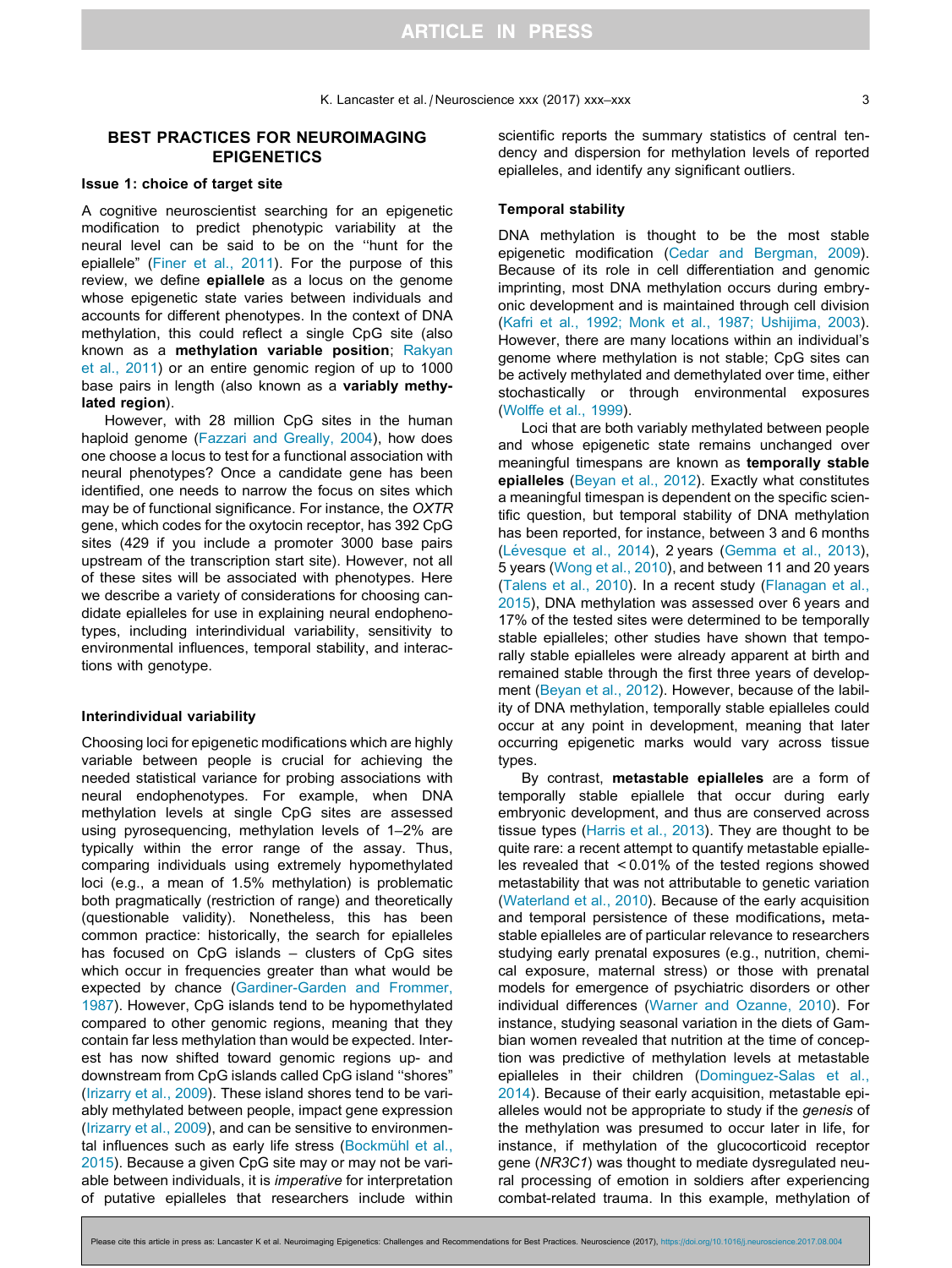NR3C1 would be expected to be a consequence of trauma experience in adulthood, which precludes the early acquisition of methylation inherent in metastable epialleles.

Temporal stability is thus an important consideration in identifying candidate epialleles, and determining the lability of an epiallele will be an important step in interpreting the causal relationship between epigenetics and neural endophenotypes. The researcher might be interested in a more (e.g., "trait-like") or less ("statelike") stable epiallele (Lévesque et al., 2014); however, since there are no conventions dictating meaningful timeframes for stability, the onus is on the researcher to decide and defend the form of stability that is most relevant to the research question being assessed. Temporal stability likely depends on a number of factors, including the genomic location and the tissue type being assessed, and thus we strongly recommend the use of pilot studies to establish the timeframe of stability for the candidate epiallele.

Sensitivity to external influences. Individual variability in epigenetic modifications can be genetically determined, environmentally determined, or stochastic. If the relevant research question posits an environmental influence on epigenetic variation, then it may be advantageous for researchers to choose loci that have been previously associated with life stress or other environmental influences; certain target sites may be particularly sensitive to external influences while others are not. For instance, differential methylation between neonatal twin pairs (both MZ and DZ) is quite low at CpG islands and increases with distance from islands, suggesting that islands are less susceptible to prenatal environmental influences [\(Gordon et al., 2012\)](#page-10-0). DNA methylation of specific genes has also been studied longitudinally in twin pairs, showing for instance, that methylation of the dopamine receptor D4 gene (DRD4) and serotonin transporter gene (SLC6A4) varies between twins as a function of unshared environmental exposures [\(Wong et al., 2010](#page-11-0)). Twin designs are therefore useful for identifying non-heritable methylation that may be sensitive to the environment.

Importantly, DNA methylation at certain loci seems to be malleable only during sensitive periods: in a seminal behavioral epigenetics study using rats, Weaver and colleagues showed that the level of maternal care affects the offspring's methylation levels of NR3C1 within 6 days postpartum [\(Weaver et al., 2004\)](#page-11-0). These methylation patterns and their associated dysregulated HPA axis responses persist into adulthood, suggesting that the first week of life is a sensitive period for epigenetic programing of the rodent stress response. In humans, early-life trauma contributes to demethylation of FKBP5, a gene whose product is important for glucocorticoid receptor function ([Klengel et al., 2013\)](#page-10-0). Importantly, childhood but not adult trauma predicted demethylation of FKBP5 – this was supported by in vitro experiments demonstrating that a glucocorticoid challenge to hippocampal progenitor cells resulted in demethylation of FKBP5, but only when the challenge was conducted prior to cell differentiation. Methylation did not respond to a later (post-differentiation) challenge, suggesting that these effects are also specific to sensitive periods of development.

Interactions between genotype and epigenotype. Some proportion of variation in DNA methylation can be explained by genotype [\(Gertz et al., 2011;](#page-10-0) [Shoemaker et al., 2010](#page-10-0)), a phenomenon known as allele-specific methylation [\(Rakyan et al., 2011](#page-11-0)). A person's genotype influences methylation at proximal CpG sites, typically within 1000 base pairs, and as the distance between a genetic polymorphism and a target CpG site decreases, the influence of that polymorphism on methylation increases [\(Gibbs et al., 2010](#page-10-0)).

Adding further complexity, certain types of genetic variants will create an additional CpG site in allele carriers versus non-allele carriers, known as an obligatory epiallele ([Richards, 2006\)](#page-11-0). This creates an additional level of variability between people since each person can carry zero, one, or two variably methylated epialleles. For instance, in rs4680 on the human COMT gene, a G > A mutation produces a methionine amino acid (Met) instead of a valine (Val). Because this mutation changes a G that normally follows a C base, Met alleles lack a CpG site present in Val alleles (see [Fig. 2](#page-4-0)). Due to the differences in protein structure, Val allele-carriers have greater COMT enzymatic activity, which catabolizes the prefrontal cortical dopamine that is crucial for executive function. For this reason, Met homozygotes have been observed to have greater prefrontal efficiency and behavioral accuracy in working memory tasks ([Egan](#page-9-0) [et al., 2001\)](#page-9-0). However, methylation of the obligatory epiallele can interfere with transcriptional machinery, reducing the level of COMT and boosting dopamine in the prefrontal cortex. Recently, Ursini and colleagues ([Ursini](#page-11-0) [et al., 2011](#page-11-0)) observed that Val homozygotes whose obligatory epialleles were highly methylated had lower levels of COMT transcript, greater prefrontal efficiency and response accuracy in a working memory task, suggesting that highly methylated Val homozygotes' dopamine profile was similar to Met homozygotes. In this way, methylation of the obligatory epiallele can be viewed as a compensatory mechanism: despite their genotypic differences and structure/efficiency of their COMT enzyme, methylated Val homozygotes were phenotypically similar in working memory to Met homozygotes.

# Issue 2. Target site and gene expression

Depending on the genomic location of the candidate epiallele, epigenetic modifications may have different effects on gene transcription, and thus it is critically important to establish that the association occurs in the predicted direction. As mentioned above, DNA methylation at gene promoters is nearly universally associated with transcriptional silencing (though there have been exceptions to this; [Lam et al., 2012\)](#page-10-0). While it is common practice to assess DNA methylation in gene promoters, there is often empirical motivation for selecting target loci in exonic or even non-coding intronic regions; for instance, certain intragenic sites may be locations for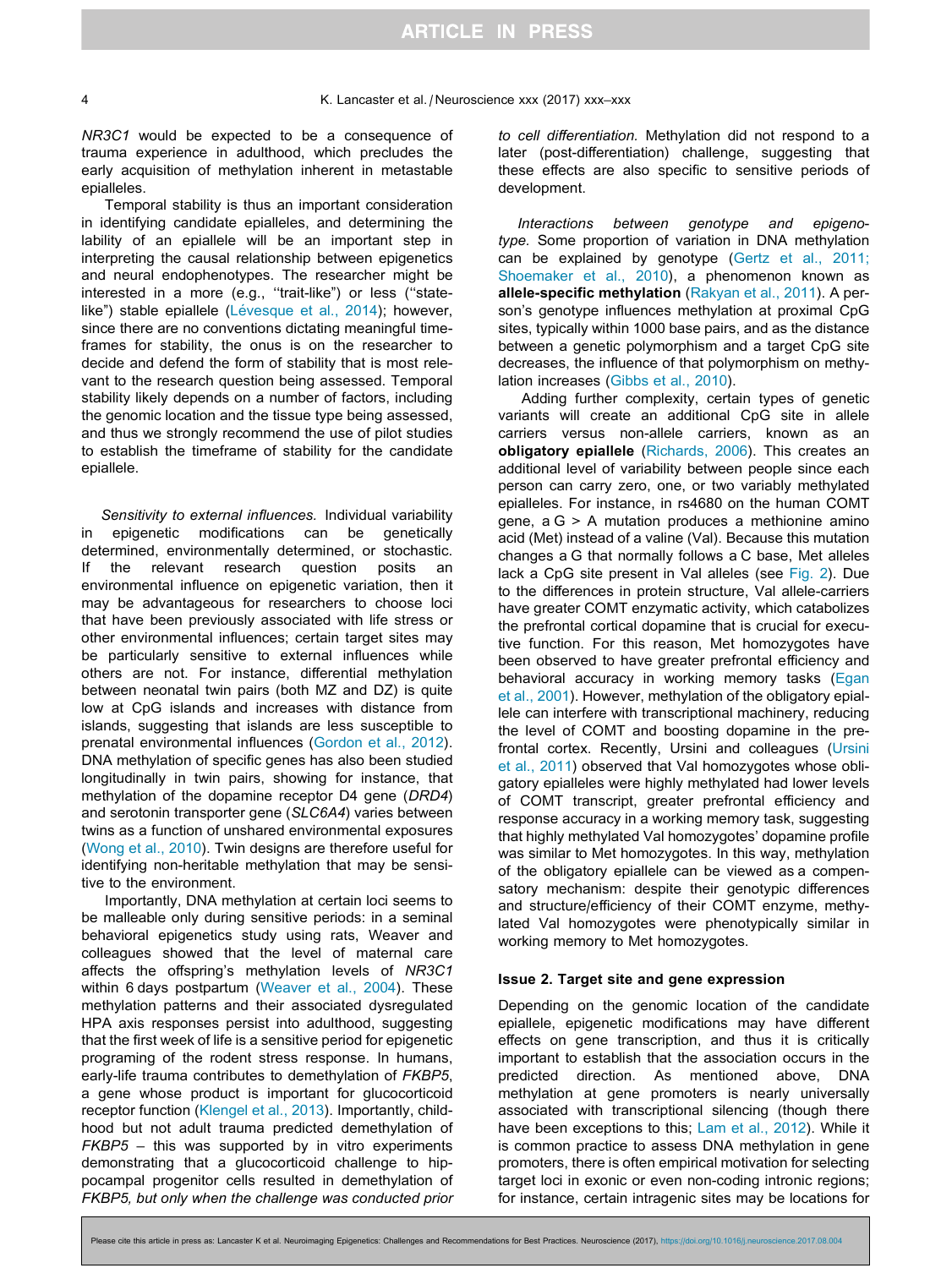K. Lancaster et al. / Neuroscience xxx (2017) xxx–xxx 5

<span id="page-4-0"></span>

Fig. 2. COMT rs4680 creates an obligatory epiallele whose methylation predicts behavioral and neural phenotypes. A. DNA sequence demonstrating Val and Met alleles: the G > A mutation is depicted in color and the resulting valine and methionine codons are underlined. The shaded area highlights the location of the CpG site which forms the obligatory epiallele on the Val allele B. There exist 6 possible combinations of genotype and methylation for Val158Met: the middle column depicts the relevant DNA sequence and its methylation state. For each cell sampled, % methylation be 0, 50, or 100% methylated depending on zygosity and presence of methylation. Total% methylation is computed by averaging across all cells sampled in order to provide a continuous measurement ranging from 0-100%. C. Methylation of Val alleles can produce phenotypes that are similar to Met allele neural and behavioral phenotypes (e.g., more prefrontal efficiency and improved working memory performance). Methylation of the Val allele reduces transcription of COMT; thus, while the COMT form it produces is still highly active, the lower transcript levels from the methylated allele rescues prefrontal dopamine in these individuals.  $WM = working memory$ .

alternative promoters whose efficiency can be affected by epigenetic modification [\(Maunakea et al., 2010\)](#page-10-0). It is less well established that methylation at these sites is associated with transcriptional silencing and must be independently verified. For instance, some studies have shown that gene-body methylation levels tend to positively correlate with gene expression [\(Rakyan et al., 2008; Singer](#page-11-0) [et al., 2015](#page-11-0)), but may depend on the type of tissue (e.g., proliferative; [Aran et al., 2011\)](#page-9-0).

Manipulating gene expression: reporter genes. In humans, the functional effects of methylation on gene expression are difficult to experimentally manipulate in vivo, but we can use human cells lines and nonhuman animal models for (in vitro and in vivo) experimentation. One direct manipulation is the use of reporter genes, which involves inserting a section of DNA (e.g., promoter region from a human gene) into a DNA molecule called a reporter plasmid, and transfecting (introducing) this DNA construct into a host cell to create a model for gene expression. These reporter genes can encode, for instance, luminescent proteins which can be easily visualized. A popular model in epigenetics research is a CpG-free luciferase reporter gene, whose DNA insert (e.g., promoter) can be methylated in vitro without affecting the overall methylation state of the reporter gene [\(Wang et al.,](#page-11-0) [2012](#page-11-0)). Changes in luciferase expression due to the de novo methylation are hypothesized to reflect how methylation of the inserted DNA sequence should affect expression in vivo in humans. For instance, Kusui and

colleagues used this method to identify a critical regulatory region within OXTR that downregulates expression of the gene when methylated [\(Kusui](#page-10-0) [et al., 2001\)](#page-10-0). Cognitive neuroscientists wanting to study a candidate epiallele whose influence on gene expression has not yet been established by reporter gene should consider conducting this experiment to validate the functional effects of their site of interest.

Measuring gene expression. Additional evidence that DNA methylation affects gene expression in the predicted direction can be gained by obtaining human post-mortem tissue and correlating methylation levels with gene expression. Both transcription (RNA levels) and translation (protein levels) can be used in this context. For example, Labonte and colleagues [\(Labonte](#page-10-0) [et al., 2012\)](#page-10-0) used post-mortem hippocampal tissue from suicide victims with and without a history of abuse, and from control subjects to examine whether early life stress was related to methylation at sites in NR3C1. They found that early life stress from abuse was indeed related to differential methylation of NR3C1, and further that

methylation at specific CpG sites predicted levels of mRNA within the same hippocampal tissue. It is also possible for researchers to use existing databases to investigate relationships between epigenetic modifications and gene expression: using, for example, DNA methylation and RNA-Seq data from the same tissue samples in the NIH Roadmap Epigenomics Project ([http://www.](http://www.roadmapepigenomics.org) [roadmapepigenomics.org](http://www.roadmapepigenomics.org)) could be helpful in generating or refining hypotheses about the functional effects of a candidate epiallele.

# Issue 3: choice of tissue to sample

Peripheral tissue proxy. Since DNA methylation is a mechanism through which cells differentiate during early development, a characteristic of the methylome is variability across tissue types. While we are interested in methylation-related gene expression specifically in the brain, it is not yet possible to assess methylation levels of human neural tissue in vivo. For this reason, scientists studying humans typically use peripheral tissue methylation levels as a proxy for neural methylation levels. Popular choices for peripheral methylation level assessment include any nucleated cells that are inexpensive and non-invasive to acquire, such as PBMCs, saliva, and buccal swabs. [Nikolova](#page-11-0) [et al. \(2014\)](#page-11-0) used a combination of these tissues across a discovery cohort and an independent replication cohort to confirm that target CpG sites in both tissues were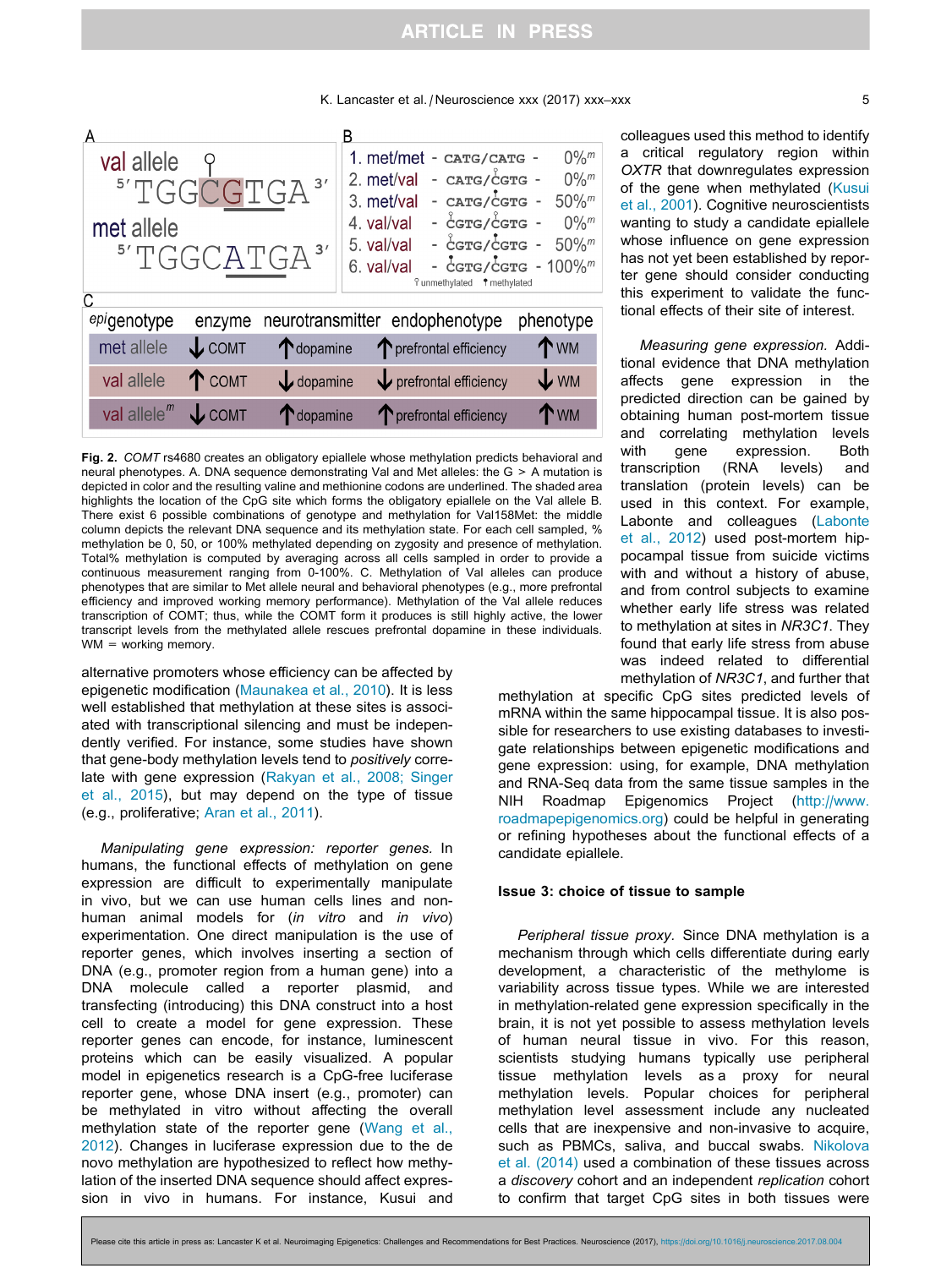similarly methylated, and that each group's methylation levels were predictive of neural activity within their respective cohorts. Crucially, because of their underlying differences, one can never compare methylation of two individuals or groups using samples derived from different tissues, nor can these data be aggregated.

Tissue specificity and composition. Because tissues are often comprised from several cell types, methylation patterns may also differ within tissues. PBMCs, for instance, are comprised of several types of white blood cells (T cells, B cells, NK cells, monocytes and dendritic cells) and methylation patterns may vary according to cell type ([Philibert et al., 2011\)](#page-11-0). Thus, interindividual variability in methylation levels might be confounded by different proportions of cell types. Covarying for cell counts within each sample would be one solution for this; another method would be to verify that all cell types within the sample were similarly methylated at the loci being investigated ([Brennan and Flanagan, 2012](#page-9-0)). Researchers have also recently noted differences in DNA methylation levels across the brain in a genome-wide analysis ([Gibbs et al.,](#page-10-0) [2010](#page-10-0)); while methylation patterns were generally similar between the four tissue types sampled (frontal cortex, temporal cortex, pons, and cerebellum), the researchers noted that frontal and temporal cortices showed the greatest similarity to each other and the cerebellum was the most dissimilar of the tissues. Presumably, the greater the heterogeneity of the cells comprising the tissues, the more dissimilar their methylation patterns. While it has previously been difficult to separate neuronal tissue in order to profile cell-type-specific methylation patterns, a recently developed procedure enabled researchers to distinguish between three types of neurons from mouse neocortex: excitatory pyramidal neurons, parvalbuminexpressing fast-spiking interneurons, and vasoactive intestinal peptide-expressing interneurons ([Mo et al.,](#page-10-0) [2015](#page-10-0)). These researchers observed significant epigenomic diversity between each type of neuron, noting that certain characteristics of methylation profiles depended on whether the neurons were excitatory or inhibitory, and suggesting epigenetic heterogeneity that reflects the neuron's role in cellular signaling.

Further complicating this matter are the experiencedependent modifications which occur in postmitotic neurons and reflect cognitive processes such as learning and memory ([Sweatt, 2009](#page-11-0)). Researchers have observed that neuronal depolarization – presumably as a result of cognitions such as memory formation – will dynamically alter neuronal methylation patterns which in turn affects gene expression in regions of the brain critical to memory processes such as hippocampus [\(Day et al.,](#page-9-0) [2013; Miller et al., 2008; Miller and Sweatt, 2007\)](#page-9-0). Given that not all cells within a neural subregion participate equally in a cognitive process – indeed it has been proposed that epigenetic modifications in hippocampal neurons may specifically track memory engrams [\(Ripoli,](#page-11-0) [2017](#page-11-0)) – there is likely to be significant heterogeneity in overall methylation patterns in cells comprising neural tissue. While these epigenetic modifications have been shown to occur primarily in genes contributing to synaptic plasticity, more research using cell-type-specific analyses will be necessary to establish the homogeneity of methylation across cells at candidate epialleles. Until this can be done, caution is warranted in making inferences about the underlying populations of cells contributing to an overall methylation profile.

Metastable epiallele. As mentioned previously, metastable epialleles have been defined as epigenetic modifications that occur early in embryogenesis, and thus their methylation profiles should be similar across tissue types. This suggests that peripheral tissues are reliable and readily available proxies for assessing methylation status of neural tissue. However, the ease of peripheral proxies comes at a price; these methylation levels are not sensitive to ongoing environmental influences (e.g., life stress), but only reflect environmental and stochastic influences during the first few weeks post-conception, since most de novo methylation occurs between embryonic implantation and gastrulation. Thus, a metastable epiallele can be treated more like a genetic polymorphism (though a continuous one) rather than a mark of environmental influences. This does not mean to say that environment does not interact with metastable epialleles (see Interpretation section), simply that the genesis of their methylation occurs earlier in development than other forms of temporally stable epialleles.

Justifying association between peripheral and neural tissue methylation. Researchers can support their use of peripheral tissue methylation as a proxy for methylation levels in neural tissue by employing similar methods for verifying effects of methylation on gene expression. One can use animal experimentation to harvest both peripheral and neural tissues from the same animal and verify that methylation levels in the two tissues are significantly related. This is useful insofar that genes and CpG sites are conserved across animal and human species. We can also test the relationship between peripheral and neural tissue methylation using postmortem human tissue. While these samples are often small and not representative of the general population (e.g., disease, aging, or suicide), they provide a useful confirmation that the chosen peripheral tissue's methylation can serve as a proxy for the neural tissue of interest.

No relationship between methylation of peripheral and neural tissues. Importantly, several authors have made the argument that peripheral tissue methylation does not need to correspond directly to neural tissue methylation in order for it to be of importance for psychological research ([Booij et al., 2013](#page-9-0)). Aberg and colleagues have elucidated two models for the relevance of peripheral tissue methylation: the mirror site model and the signature model [\(Aberg et al., 2013\)](#page-9-0). When peripheral and neural tissues have similar methylation patterns, peripheral tissue methylation is associated with phenotypes because this relationship is mediated by neural tissue methylation: this exemplifies the mirror site model. When peripheral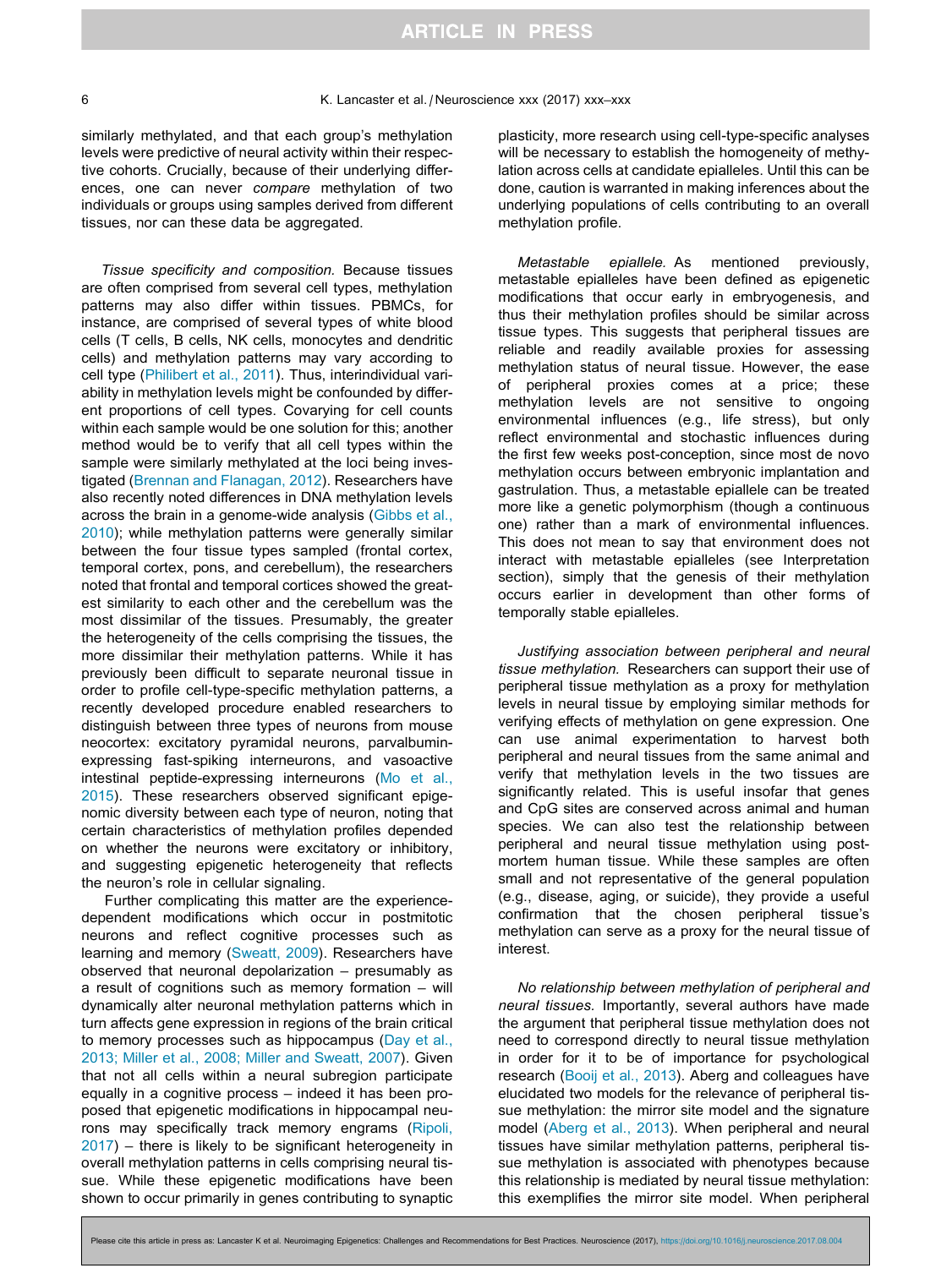K. Lancaster et al. / Neuroscience xxx (2017) xxx–xxx



Fig. 3. The Aberg mirror site and signature models for the relationship between peripheral and neural tissue methylation. In the signature model, peripheral blood methylation may be important – regardless of its relationship to neural tissue methylation – if it predicts phenotypes.

and neural tissues have different methylation patterns, but peripheral tissue methylation is still associated with phenotypes: this exemplifies the signature model (Fig. 3). In this case, peripheral tissue methylation may be a biomarker or ''signature" of an environmental stressor which contributed to the emergence of a phenotype without affecting methylation of neural tissue. For instance, an environmental exposure might trigger a somatic immune response that dysregulates the SAM and HPA-axis, affects neural development (e.g. altered functional connectivity), and precedes the emergence of an anxietyrelated phenotype without directly affecting neural tissue methylation levels (or resulting in a different pattern of neural tissue methylation). In this example, PBMCs might show an altered methylation pattern that corresponds with a more anxious neural endophenotype (e.g., amygdala reactivity to stress) and behavioral phenotype (e.g., anxiety disorder), regardless of the relationship between PBMC methylation and amygdala tissue methylation. This would, of course, depend heavily on the gene being studied, how it is expressed somatically, centrally, and how it interacts with other complex biological systems. Importantly, evidence has been found in support of both the mirror site and the signature models, suggesting that peripheral methylation can be a useful biomarker insofar that it correlates with phenotypes ([Aberg et al., 2013\)](#page-9-0). Although the mechanistic pathway linking peripheral methylation with phenotypes is less clear in the signature model, it would still have prognostic value as it was altered by the same event which evoked the ultimate phenotype.

## Issue 4: neuroimaging considerations

Neuroimaging epigenetics affords considerable advantages over traditional imaging genetics in predicting endophenotypes from molecular differences. In lieu of bifurcating data by genotype, we can model epigenetic modifications as continuous predictors of neural endophenotypes; this provides us with the statistical power to measure individual differences in neural endophenotypes. However, conceptually and practically, there are several considerations for neuroimagers in pursuing this line of research in order to maximize an experiment's validity, interpretability, and explanatory potential.

Interpreting neural endophenotypes. In neuroimaging epigenetics, neural endophenotypes can be structural ([Liu et al., 2015; Rubin](#page-10-0) [et al., 2015](#page-10-0)) or functional neural outcomes, as in BOLD response [\(Frodl](#page-10-0) [et al., 2015; Moser et al., 2015;](#page-10-0) [Ziegler et al., 2015](#page-10-0)) or ERP components. When using functional neuroimaging, our strongest piece of advice for the cognitive neuroscientist incorporating epigenetics into their

research is to use a clearly interpretable neuroimaging paradigm where it is well-established which patterns of neural activity represent a deficient or pathological phenotype. Working with neural endophenotypes is difficult since neuroimaging data are open to interpretation: for example, what does it mean to have greater BOLD activity in a given region in a given task? Depending on the task and population, more recruitment of prefrontal regions could reflect less efficient processing, or could reflect greater allocation of attention. For this reason, we suggest using well-validated imaging paradigms, ideally those that have been used in patient populations to establish what a pattern of disordered response should look like. For example, greater amygdala activity in response to threatening faces is generally considered a ''threat response" and has been validated as a neural endophenotype of anxiety [\(Stein et al., 2007\)](#page-11-0). Two recent neuroimaging epigenetic studies used this task to demon-strate that methylation of sites on OXTR ([Puglia et al.,](#page-11-0) [2015](#page-11-0)) and SLC6A4 ([Nikolova et al., 2014\)](#page-11-0) were associated with anxiety-related neural phenotypes, i.e., increased amygdala reactivity. Because of difficulty in interpreting their effects, novel functional neuroimaging paradigms would not be as appropriate here. By contrast, established resting-state networks could potentially be used insofar that they have been validated to predict clinically relevant traits or other phenotypes of interest ([Menon, 2011\)](#page-10-0). It may also be advantageous for researchers to use a functional imaging paradigm that maximizes *interindividual variability*. If a paradigm has strict demands on attention or is calibrated to an individual's level of performance, variability between participants will be more limited than in a paradigm with relaxed task demands [\(Yarkoni and Braver, 2010](#page-11-0)). For example, a working memory paradigm in which participants are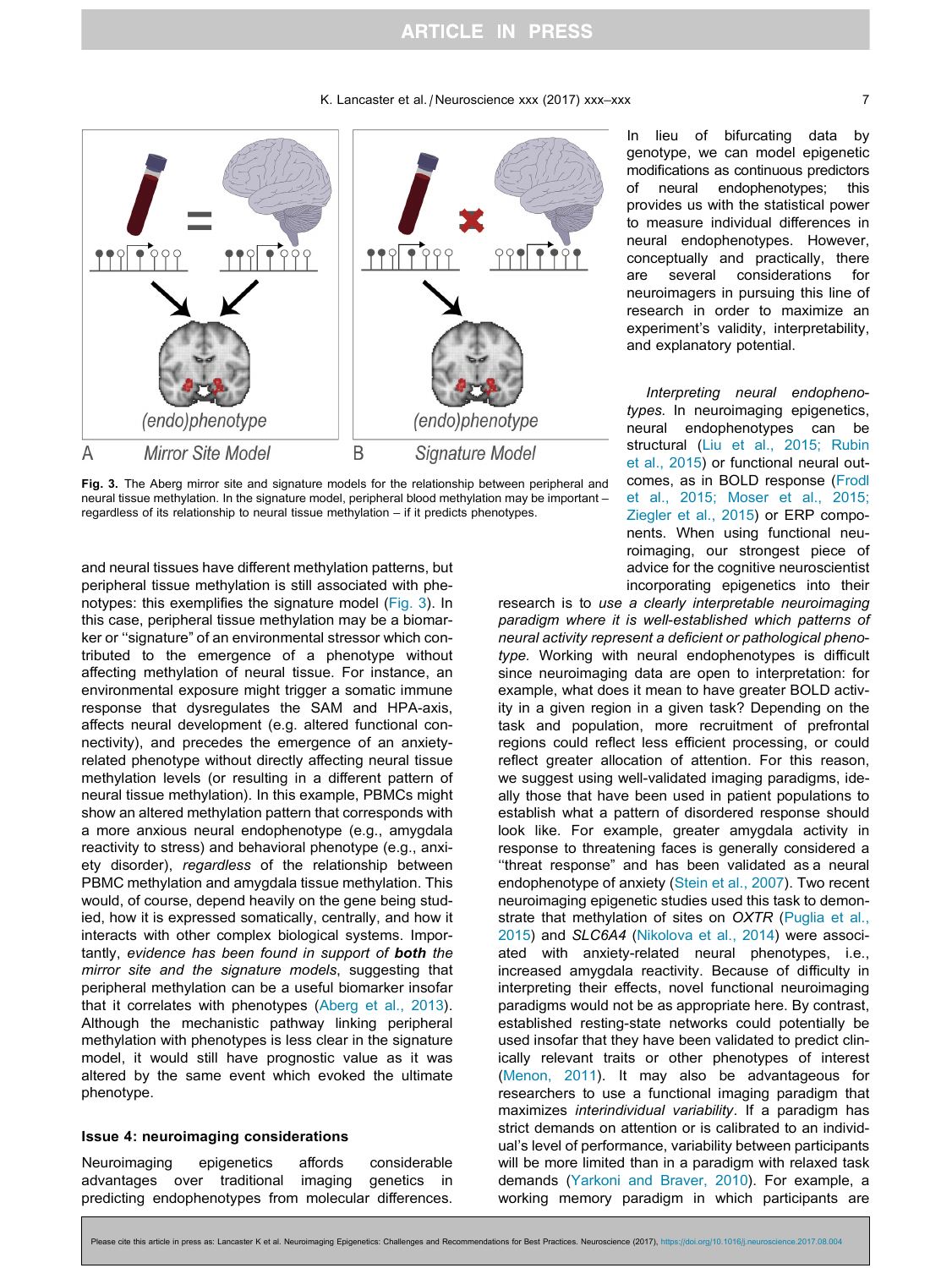trained ahead of time, and task difficulty is calibrated to each participant's working memory capacity will improve the mean task signal by reducing individual variability; the result will be a robust aggregate signal. This is ideal for case–control studies since reducing sources of variability that are unrelated to case status will improve one's power to detect group differences. By contrast, a paradigm with relaxed task demands (such as passive viewing of photos or videos) where participants might engage different attentional or computational strategies, will increase variability in neural response and facilitate the detection of endophenotypes. We have had success using an fMRI paradigm in which participants passively view videos adapted from [Heider and Simmel \(1944\),](#page-10-0) where geometric shapes interact in a way that is spontaneously anthropomorphized in healthy adults. With relaxed task demands, participants are free to attend to any aspects of the stimuli, and evidence suggests that the underlying neural processes may change as a function of social cognitive ability (as in autism; [Castelli](#page-9-0) [et al., 2002](#page-9-0), and endogenous oxytocin levels; [Lancaster](#page-10-0) [et al., 2015\)](#page-10-0). Consequently, we expected to find differences in neural endophenotypes as a function of methylation of OXTR, which has been shown to be disrupted in autism [\(Gregory et al., 2009](#page-10-0)) and may contribute to individual differences in social perceptual ability, even in healthy participants. Indeed, we were able to show that methylation of OXTR predicted neural activity in this paradigm ([Jack et al., 2012](#page-10-0)).

## Issue 5: statistical considerations

When considering a strategy for analyzing neuroimaging epigenetic data, the concerns are threefold. One must decide how to analyze the epigenetic data, how to analyze the neuroimaging data, and how to use one to predict the other. Many of the considerations here mirror those apparent in imaging genetics research, and many of the sophisticated analytic strategies that have been adopted to identify neural endophenotypes (e.g. multivariate analysis of fMRI data; [Liu and Calhoun,](#page-10-0) [2014](#page-10-0)), can similarly be applied here. However, given that DNA methylation is a continuous variable that can be assessed in a variety of ways ([Laird, 2010\)](#page-10-0), a number of additional considerations must be made.

Resolution. Depending on the method of acquisition and specific hypotheses, methylation values can be drawn from single CpG sites (e.g., bisulfite pyrosequencing, Illumina Infinium HumanMethylation BeadChip, and in many cases EpiTYPER), or from a cluster of CpG sites across a region of a gene (e.g., other forms of DNA microarrays). Each form of measurement has a distinct resolution: many microarrays will provide a single methylation estimate for a large cluster of proximal CpG sites, whereas single CpG site assays will obtain discrete methylation values for every individual site. While DNA microarrays are common in behavioral epigenetics, the majority of the extant work in neuroimaging epigenetics uses single CpG site assays. This latter form of measurement can be focal or widespread: pyrosequencing can target a few proximal CpG sites in any genomic location, whereas the Illumina array will capture methylation at CpG sites across the genome (although this coverage is limited to the sites on the array, which comprise  $\sim$ 1.7% of all CpG sites in the case of the 450 K array). Additionally, technological advances in next generation sequencing are enabling researchers to achieve greater coverage at high resolutions cheaper and more efficiently than ever before; however, each method has its particular caveats which should be considered (for a comprehensive review of the challenges of genomewide methylation analysis and in-depth discussion of various methods' strengths and weaknesses, we recommend [Laird, 2010](#page-10-0)).

Data reduction. Adjacent CpGs vary in their level of interrelation: if they fall within the same functional region of a gene (e.g., promoter region), proximal CpG sites may have similar effects on gene expression (e.g., downregulation) and thus it may be appropriate to average across them to create a single predictor<br>variable. Alternatively, given their variable variable. Alternatively, given their variable intercorrelations, a more informative strategy for data reduction would be to identify patterns of interrelation using a data-driven method like principal component analysis (PCA). Nikolova and colleagues investigated 20 CpG sites upstream of the SLC6A4 transcription start site and probed associations between methylation levels and amygdala reactivity to threat: they successfully used PCA to reduce the number of CpGs to a handful of orthogonal factors and predict amygdala response ([Nikolova et al., 2014\)](#page-11-0). Data reduction is key in guarding against the inflation of type 1 errors, which is a concern for imaging genetics analysis ([Meyer-Lindenberg et al.,](#page-10-0) [2008](#page-10-0)). While research has shown that imaging genetics has good control for false-positives at normal-toconservative statistical thresholds ([Meyer-Lindenberg](#page-10-0) [et al., 2008; Silver et al., 2011\)](#page-10-0), the number of DNA methylation predictors is variable and will likely result in a greater number of statistical tests. Where data reduction is not possible, corrections for multiple comparisons will need to be applied. There are currently no conventions for data reduction or multiple comparison corrections in neuroimaging epigenetics research, but these will need to be developed, particularly as large-scale epigenetic datasets become easier to produce.

One caveat to data-driven approaches involves the functional significance of CpG sites. Previously when describing a candidate epiallele approach, we advocated for choosing a target epiallele based on identified characteristics (Issue 1) and verifying its role in gene expression (Issue 2). However, data-driven approaches are incognizant of these characteristics; thus, if candidate epialleles are statistically derived, one should prioritize assessing their functional significance on gene expression. Otherwise, the mechanism linking CpG methylation with neural activity would be difficult to interpret.

Replicability. The number of candidate CpG sites available for analysis raises similar issues to those associated with replicability of imaging genetics studies.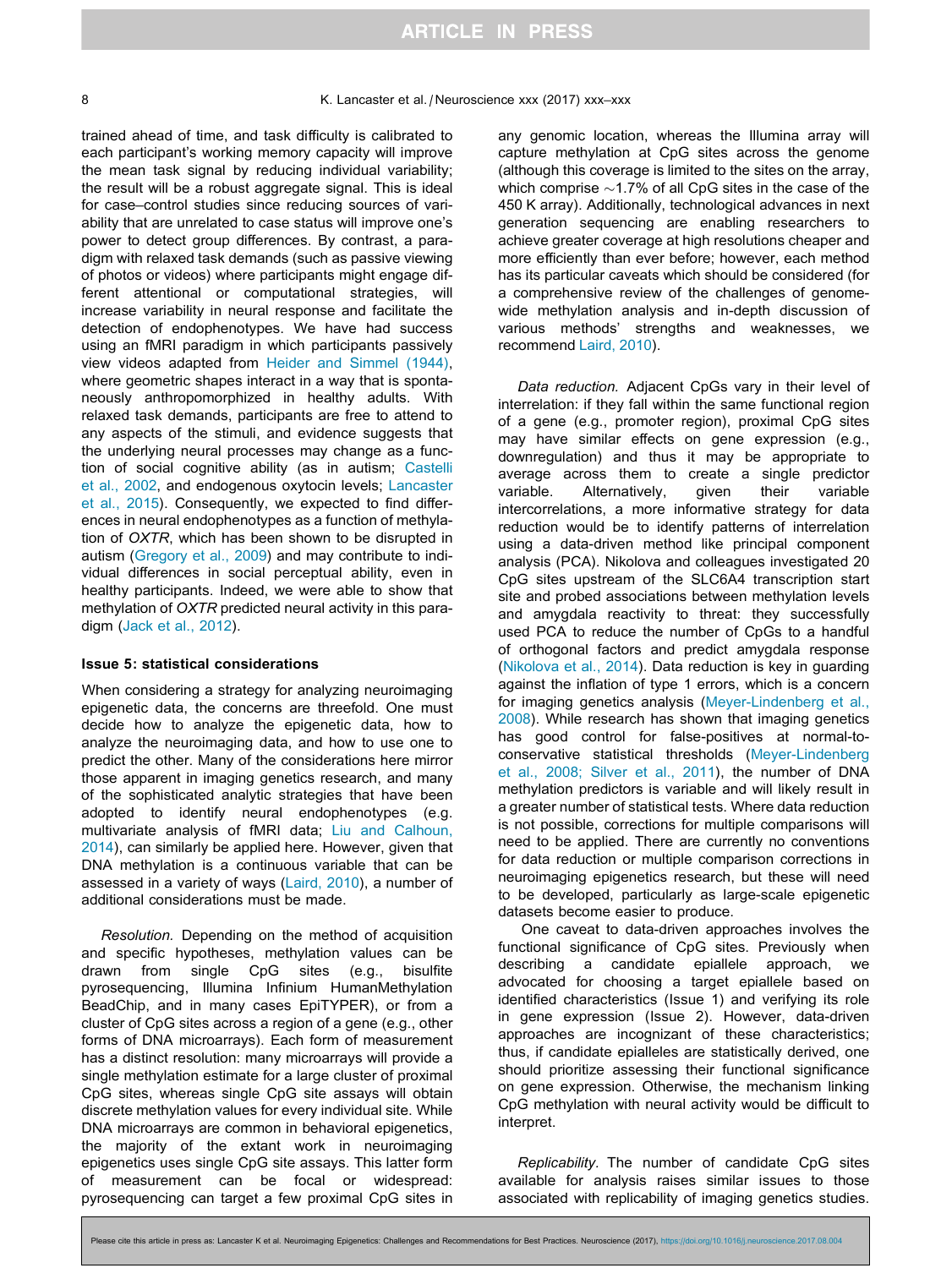Since the number of CpG sites in the genome is so great  $(\sim]28$  million), replication of effects at individual CpG sites should be an important consideration as it has been for replicating SNP effects within imaging genetics for the last several years ([Corral-Frias et al., 2015](#page-9-0)), and in the scientific enterprise more broadly [\(Nosek et al., 2012\)](#page-11-0). One route to improving replicability is to ensure that one has sufficient statistical power with which to detect effects.

Power. A priori power analyses for fMRI research are challenging to compute since they rely on many factors: false-positive rate, first-level contrast, first-level design matrix, group-level contrast, group-level design matrix, effect size, within-subject variance, temporal autocorrelation matrix, and between-subject variability [\(Mumford and Nichols, 2008](#page-11-0)). Thus, researchers can compute power analyses using existing fMRI and epigenetic data (obtained from past or pilot studies), though this would only generalize to the same task and a similar population. One point of consideration for neuroimaging epigenetics studies concerns the fact that they are correlational designs which attempt to model interindividual differences in brain activity and thus require greater sample sizes than the one-sample t-test designs which formed the basis of original power recommendations in fMRI research (between 12 and 25 subjects; [Desmond](#page-9-0) [and Glover, 2002](#page-9-0)). Whereas a simple one-sample t-test would require 32 subjects to detect a moderate effect size at an alpha level of 5%, a simple correlational design would require 85 subjects to achieve the same power. Much like individual differences research in fMRI, neuroimaging epigenetics work will require large sample sizes for adequate power ([Yarkoni and Braver, 2010](#page-11-0)).

#### Issue 6: sample selection

Sample homogeneity. Population stratification exists when subgroups within a population have different allele-frequencies, often a consequence of racial ancestry. Because genotype exerts a considerable influence on the methylome, population stratification is a major issue in DNA methylation work. Indeed, methylation of several hundred CpG sites has been shown to differ among racial groups ([Fraser et al., 2012;](#page-10-0) [Heyn et al., 2013](#page-10-0)). Analytic approaches have been proposed to control for stratification confounds [\(Barfield](#page-9-0) [et al., 2014\)](#page-9-0), but the most straightforward strategy is to study racially homogeneous participant samples.

Other variables, such as age, also influence methylation. In longitudinal samples, aging is associated with increased variability and site- and tissue-specific increases and decreases of methylation [\(Talens et al.,](#page-11-0) [2010](#page-11-0)). This phenomenon is known as epigenetic drift [\(Egger et al., 2004\)](#page-9-0). Age-related changes are stable enough that methylation from a number of sites can reliably be shown to predict a person's chronological age [\(Horvath, 2013](#page-10-0)). For these reasons, using homogeneous participant samples will be important for establishing the initial body of neuroimaging epigenetics work; these

effects can later be replicated and extended using heterogeneous samples.

# Issue 7: interpretation

A final word of caution concerns the researcher's interpretation of epigenetic marks and their relationship with neural endophenotypes. Because of the lability of epigenetic modifications, one of the unique challenges of behavioral epigenetics is in distinguishing causal<br>from consequential phenotype-related epigenetic from consequential phenotype-related epigenetic variation in cross-sectional designs. Particularly when trying to establish the etiology of disease states, it is tempting to assume that the chain of causality always follows from environmental impacts  $\rightarrow$  epigenetic variation  $\rightarrow$  disease phenotype. However, epigenetic variation is not always an effect of the environment on one's body; methylation is often stochastically determined and may precede any environmental influences that are known to trigger disease states. When sampling epigenetic measurements, environmental exposures, and neural endophenotypes simultaneously in a cross-sectional design, it is difficult to speculate on the time course over which these variables emerged.

An alternative model for the convergence of environment, epigenetics, and phenotype is an epigenetic-environment interaction. Similar to geneenvironment interactions, epigenetic-environment interactions suggest that a stable, pre-existing epigenetic modification (for instance, a metastable epiallele) confers susceptibility to environmental exposures and may result in different disease states. In this way, epigenetic variation is not a consequence of environmental exposure, but is still causally related to phenotypes through exposures. In a recent study of emotional memory and PTSD, DNA methylation of NR3C1 was assessed both in survivors of the Rwandan genocide and in a sample of Swiss adults who also underwent functional neuroimaging ([Vukojevic et al.,](#page-11-0) [2014](#page-11-0)). Methylation levels of NR3C1 predicted risk for PTSD, and impact of intrusive memories in Rwandan males. In the Swiss neuroimaging study, methylation predicted memory performance and response during retrieval of valenced stimuli in males. Overall, the results suggest that DNA methylation of NR3C1 might contribute to memory processes supporting risk for PTSD. Importantly, the overall methylation levels did not differ between Rwandan and Swiss groups: because of the difference in trauma experienced between the groups, it is unlikely that variability in methylation came about through exposure to stress. Instead, methylation patterns may have preexisted any traumatic exposure but enabled a greater sensitivity to stress which led to PTSD in the Rwandan genocide group. This may be an example of an epigenetic-environment interaction where the sensitivity conferred by the methylation patterns interacted with stress to produce a disease phenotype. Further, given that the Swiss sample was free of psychiatric illness and presumably had not experienced stress to the degree experienced by the Rwandan sample, the BOLD differences predicted by methylation might reflect a neural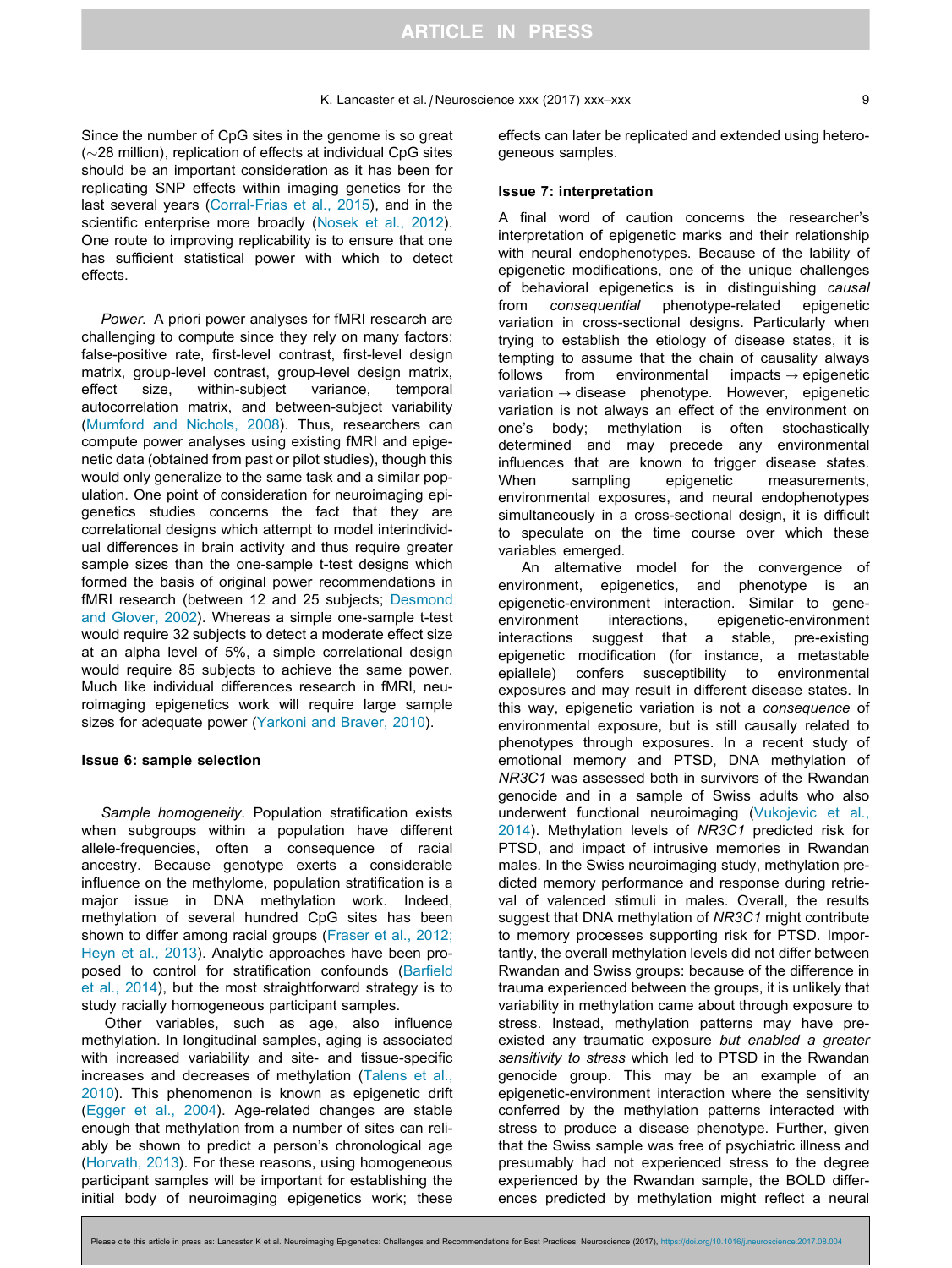<span id="page-9-0"></span>endophenotype that represents the differential sensitivity to stress. Further research would be needed to disentangle causality, but this example illustrates the significance of considering the relationship between epigenetics and the environment for interpreting how each contributes to the development of a phenotype.

# **CONCLUSION**

The application of epigenetics to understanding individual differences is nascent, with the use of epigenetics to identify neural endophenotypes being younger still. While this quickly growing field of neuroimaging epigenetics is exciting for its potential to identify the molecular mechanisms underlying behavior, there are boundary conditions for its successful implementation. Here we have described the field's major pitfalls and limitations, and suggested best practices for conducting and interpreting its work. Our hope is that this set of guidelines will enable others to perform research of the highest quality and innovation. While we have proposed a number of ideal standards with which to adhere in conducting neuroimaging epigenetics research, it is unlikely that all researchers will be able to apply all standards within each set of experiments. It is impractical, for instance, to expect a cognitive neuroscientist to have access to post mortem neural tissue, or to have the resources to develop a murine or cell-line methylation model. For these reasons, we emphatically recommend fostering cross-disciplinary collaboration. A fine-grained understanding of human behavior necessitates experimentation at several levels of analysis, from behavioral to molecular, and requires experts and resources spanning multiple disciplines. With the establishment of large collaborations and research consortiums, we have no doubt that research in neuroimaging epigenetics will continue to grow and contribute to our understanding of the molecular basis of human behavior.

# SUMMARY BOX: KEY RECOMMENDATIONS

- Choose locus with high individual variability.
- Establish temporal stability of the methylation.
- Consider genetic influences on methylation.
- Verify how methylation affects gene expression.
- Justify your use of peripheral tissue (are you assuming mirror or signature model?)
- Choose an appropriate neuroimaging paradigm.
- Ensure adequate power and control false positives.
- Select a homogeneous sample.
- Carefully interpret causation.

# FINANCIAL DISCLOSURES

KL, JPM, and JJC report no biomedical financial interests or potential conflicts of interest.

Acknowledgments—This work was supported by a National Science Foundation grant (1228522) awarded to JPM and JJC and also a Natural Sciences and Engineering Research Council of Canada Postgraduate Scholarship awarded to KL.

# REFERENCES

- Aberg KA, Xie LY, McClay JL, Nerella S, Vunck S, Snider S, et al. (2013) Testing two models describing how methylome-wide studies in blood are informative for psychiatric conditions. Epigenomics 5(4):367–377. [https://doi.org/10.2217/epi.13.36.](https://doi.org/10.2217/epi.13.36)
- Aran D, Toperoff G, Rosenberg M, Hellman A (2011) Replication timing-related and gene body-specific methylation of active human genes. Hum Mol Genet 20(4):670–680. [https://doi.org/](https://doi.org/10.1093/hmg/ddq513) [10.1093/hmg/ddq513.](https://doi.org/10.1093/hmg/ddq513)
- Barfield RT, Almli LM, Kilaru V, Smith AK, Mercer KB, Duncan R, et al. (2014) Accounting for population stratification in DNA methylation studies. Genet Epidemiol 38(3):231–241. [https://doi.](https://doi.org/10.1002/gepi.21789) [org/10.1002/gepi.21789](https://doi.org/10.1002/gepi.21789).
- Beyan H, Down TA, Ramagopalan SV, Uvebrant K, Nilsson A, Holland ML (2012) Guthrie card methylomics identifies temporally stable epialleles that are present at birth in humans. Genome Res 22(11):2138–2145. <https://doi.org/10.1101/gr.134304.111>.
- Bockmühl Y, Patchev AV, Madejska A, Hoffmann A, Sousa JC, Sousa N, et al. (2015) Methylation at the CpG island shore region upregulates Nr3c1 promoter activity after early-life stress. Epigenetics 10(3):247–257. [https://doi.org/10.1080/](https://doi.org/10.1080/15592294.2015.1017199) [15592294.2015.1017199.](https://doi.org/10.1080/15592294.2015.1017199)
- Booij L, Wang D, Lévesque ML, Tremblay RE, Szyf M (2013) Looking beyond the DNA sequence: the relevance of DNA methylation processes for the stress-diathesis model of depression. Philos Trans R Soc Lond B Biol Sci 368(1615):20120251. [https://doi.org/](https://doi.org/10.1098/rstb.2012.0251) [10.1098/rstb.2012.0251.](https://doi.org/10.1098/rstb.2012.0251)
- Brennan K, Flanagan JM (2012) Epigenetic epidemiology for cancer risk: harnessing germline epigenetic variation. Methods Mol Biol (Clifton, N.J.) 863:439–465. [https://doi.org/10.1007/978-1-61779-](https://doi.org/10.1007/978-1-61779-612-8_27) [612-8\\_27.](https://doi.org/10.1007/978-1-61779-612-8_27)
- Castelli F, Frith C, Happé F, Frith U (2002) Autism, Asperger syndrome and brain mechanisms for the attribution of mental states to animated shapes. Brain 125(8):1839-1849. [https://doi.](https://doi.org/10.1093/brain/awf189) [org/10.1093/brain/awf189](https://doi.org/10.1093/brain/awf189).
- Cedar H, Bergman Y (2009) Linking DNA methylation and histone modification: patterns and paradigms. Nat Rev Genet 10 (5):295–304. [https://doi.org/10.1038/nrg2540.](https://doi.org/10.1038/nrg2540)
- [Corral-Frias NS, Michalski LJ, Di Iorio CR, Bogdan R \(2015\) Imaging](http://refhub.elsevier.com/S0306-4522(17)30562-6/h0050) [genetics of the hypothalamic pituitary adrenal axis: implications](http://refhub.elsevier.com/S0306-4522(17)30562-6/h0050) [for psychopathology. In: Weinberger DR, Bigos RWKL, Hariri AR,](http://refhub.elsevier.com/S0306-4522(17)30562-6/h0050) [editors. Neuroimaging Genetics: Principles and Practices. Oxford](http://refhub.elsevier.com/S0306-4522(17)30562-6/h0050) [University Press](http://refhub.elsevier.com/S0306-4522(17)30562-6/h0050).
- Day JJ, Childs D, Guzman-Karlsson MC, Kibe M, Moulden J, Song E, et al. (2013) DNA methylation regulates associative reward learning. Nat Neurosci 16(10):1445–1452. [https://doi.org/](https://doi.org/10.1038/nn.3504) [10.1038/nn.3504](https://doi.org/10.1038/nn.3504).
- Desmond JE, Glover GH (2002) Estimating sample size in functional MRI (fMRI) neuroimaging studies: statistical power analyses. J Neurosci Methods 118(2):115–128. [https://doi.org/10.1016/](https://doi.org/10.1016/S0165-0270(02)00121-8) [S0165-0270\(02\)00121-8.](https://doi.org/10.1016/S0165-0270(02)00121-8)
- Dominguez-Salas P, Moore SE, Baker MS, Bergen AW, Cox SE, Dyer RA, et al. (2014) Maternal nutrition at conception modulates DNA methylation of human metastable epialleles. Nat Commun 5:3746. [https://doi.org/10.1038/ncomms4746.](https://doi.org/10.1038/ncomms4746)
- Egan MF, Goldberg TE, Kolachana BS, Callicott JH, Mazzanti CM, Straub RE, et al. (2001) Effect of COMT Val108/158 Met genotype on frontal lobe function and risk for schizophrenia. Proc Natl Acad Sci USA 98(12):6917–6922. [https://doi.org/](https://doi.org/10.1073/pnas.111134598) [10.1073/pnas.111134598](https://doi.org/10.1073/pnas.111134598).
- Egger G, Liang G, Aparicio A, Jones PA (2004) Epigenetics in human disease and prospects for epigenetic therapy. Nature 429 (6990):457–463. <https://doi.org/10.1038/nature02625>.
- Fazzari MJ, Greally JM (2004) Epigenomics: beyond CpG islands. Nat Rev Genet 5(6):446–455. [https://doi.org/10.1038/nrg1349.](https://doi.org/10.1038/nrg1349)
- Finer S, Holland ML, Nanty L, Rakyan VK (2011) The hunt for the epiallele. Environ Mol Mutagen 52(1):1-11. [https://doi.org/](https://doi.org/10.1002/em.20590) [10.1002/em.20590](https://doi.org/10.1002/em.20590).
- Flanagan JM, Brook MN, Orr N, Tomczyk K, Coulson P, Fletcher O, et al. (2015) Temporal stability and determinants of white blood

Please cite this article in press as: Lancaster K et al. Neuroimaging Epigenetics: Challenges and Recommendations for Best Practices. Neuroscience (2017), <https://doi.org/10.1016/j.neuroscience.2017.08.004>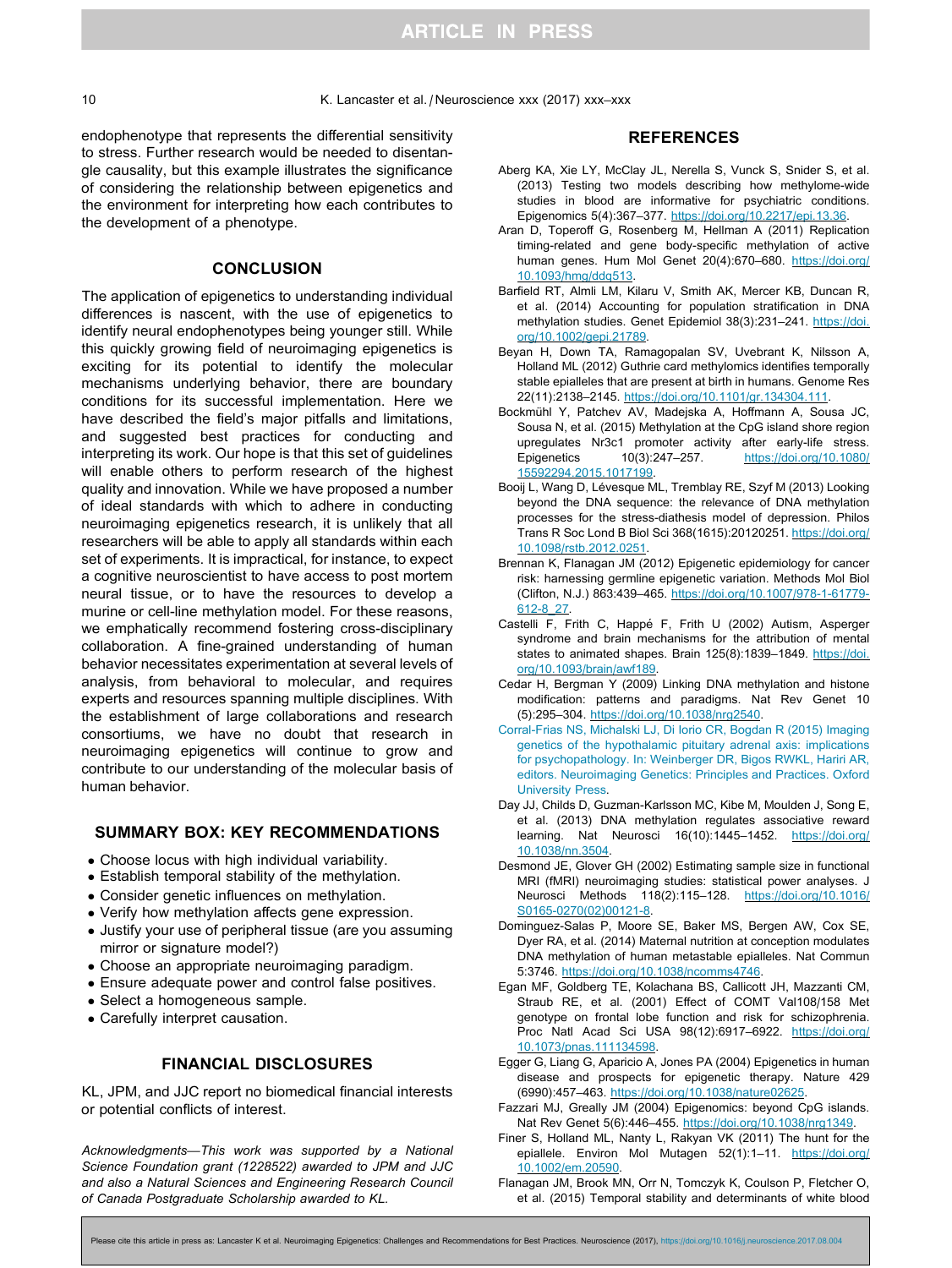#### K. Lancaster et al. / Neuroscience xxx (2017) xxx–xxx 11

<span id="page-10-0"></span>cell DNA methylation in the breakthrough generations study. Cancer Epidemiol, Biomark Prevent 24(1):221-229. [https://doi.](https://doi.org/10.1158/1055-9965.EPI-14-0767) [org/10.1158/1055-9965.EPI-14-0767](https://doi.org/10.1158/1055-9965.EPI-14-0767).

- Fraser HB, Lam LL, Neumann SM, Kobor MS (2012) Populationspecificity of human DNA methylation. Genome Biol 13(2):R8. <https://doi.org/10.1186/gb-2012-13-2-r8>.
- Frodl T, Szyf M, Carballedo A, Ly V, Dymov S, Vaisheva F, et al. (2015) DNA methylation of the serotonin transporter gene (SLC6A4) is associated with brain function involved in processing emotional stimuli. J Psychiatry Neurosci: JPN 40 (5):296–305. Retrieved fromAvailable from: [http://www.](http://www.pubmedcentral.nih.gov/articlerender.fcgi?artid=4543092%26tool=pmcentrez%26rendertype=abstract) [pubmedcentral.nih.gov/articlerender.fcgi?artid=4543092&tool=](http://www.pubmedcentral.nih.gov/articlerender.fcgi?artid=4543092%26tool=pmcentrez%26rendertype=abstract) [pmcentrez&rendertype=abstract](http://www.pubmedcentral.nih.gov/articlerender.fcgi?artid=4543092%26tool=pmcentrez%26rendertype=abstract).
- Gardiner-Garden M, Frommer M (1987) CpG islands in vertebrate genomes. J Mol Biol 196(2):261–282. Retrieved fromAvailable from: [http://www.ncbi.nlm.nih.gov/pubmed/3656447.](http://www.ncbi.nlm.nih.gov/pubmed/3656447)
- Gemma C, Ramagopalan SV, Down TA, Beyan H, Hawa MI, Holland ML, et al. (2013) Inactive or moderately active human promoters are enriched for inter-individual epialleles. Genome Biol 14(5): R43. <https://doi.org/10.1186/gb-2013-14-5-r43>.
- Gertz J, Varley KE, Reddy TE, Bowling KM, Pauli F, Parker SL, et al. (2011) Analysis of DNA methylation in a three-generation family reveals widespread genetic influence on epigenetic regulation. PLoS Genet 7(8):e1002228. [https://doi.org/10.1371/journal.](https://doi.org/10.1371/journal.pgen.1002228) [pgen.1002228.](https://doi.org/10.1371/journal.pgen.1002228)
- Gibbs JR, van der Brug MP, Hernandez DG, Traynor BJ, Nalls MA, Lai S-L, et al. (2010) Abundant quantitative trait loci exist for DNA methylation and gene expression in human brain. PLoS Genet 6 (5):e1000952. <https://doi.org/10.1371/journal.pgen.1000952>.
- Gordon L, Joo JE, Powell JE, Ollikainen M, Novakovic B, Li X, et al. (2012) Neonatal DNA methylation profile in human twins is specified by a complex interplay between intrauterine environmental and genetic factors, subject to tissue-specific influence. Genome Res 22(8):1395–1406. [https://doi.org/](https://doi.org/10.1101/gr.136598.111) [10.1101/gr.136598.111.](https://doi.org/10.1101/gr.136598.111)
- Gottesman II, Gould TD (2003) The endophenotype concept in psychiatry: etymology and strategic intentions. Am J Psychiatry 160(4):636–645. [https://doi.org/10.1176/appi.ajp.160.4.636.](https://doi.org/10.1176/appi.ajp.160.4.636)
- Gregory SG, Connelly JJ, Towers AJ, Johnson J, Biscocho D, Markunas CA, et al. (2009) Genomic and epigenetic evidence for oxytocin receptor deficiency in autism. BMC Med 7(1):62. [https://](https://doi.org/10.1186/1741-7015-7-62) [doi.org/10.1186/1741-7015-7-62](https://doi.org/10.1186/1741-7015-7-62).
- Harris RA, Nagy-Szakal D, Kellermayer R (2013) Human metastable epiallele candidates link to common disorders. Epigenetics 8 (2):157–163. [https://doi.org/10.4161/epi.23438.](https://doi.org/10.4161/epi.23438)
- Heider F, Simmel M (1944) An experimental study of apparent behavior. Am J Psychol 57(2):243–259. [https://doi.org/10.2307/](https://doi.org/10.2307/1416950) [1416950.](https://doi.org/10.2307/1416950)
- Heyn H, Moran S, Hernando-Herraez I, Sayols S, Gomez A, Sandoval J, et al. (2013) DNA methylation contributes to natural human variation. Genome Res 23(9):1363-1372. [https://doi.org/](https://doi.org/10.1101/gr.154187.112) [10.1101/gr.154187.112.](https://doi.org/10.1101/gr.154187.112)
- Horvath S (2013) DNA methylation age of human tissues and cell types. Genome Biol 14(10):R115. [https://doi.org/10.1186/gb-](https://doi.org/10.1186/gb-2013-14-10-r115)[2013-14-10-r115.](https://doi.org/10.1186/gb-2013-14-10-r115)
- Irizarry RA, Ladd-Acosta C, Wen B, Wu Z, Montano C, Onyango P, et al. (2009) The human colon cancer methylome shows similar hypo- and hypermethylation at conserved tissue-specific CpG island shores. Nat Genet 41(2):178–186. [https://doi.org/10.1038/](https://doi.org/10.1038/ng.298) [ng.298](https://doi.org/10.1038/ng.298).
- Jack A, Connelly JJ, Morris JP (2012) DNA methylation of the oxytocin receptor gene predicts neural response to ambiguous social stimuli. Front Hum Neurosci 6:280. [https://doi.org/10.3389/](https://doi.org/10.3389/fnhum.2012.00280) [fnhum.2012.00280.](https://doi.org/10.3389/fnhum.2012.00280)
- Jones PA (2012) Functions of DNA methylation: islands, start sites, gene bodies and beyond. Nat Rev Genet 13(7):484-492. [https://](https://doi.org/10.1038/nrg3230) [doi.org/10.1038/nrg3230](https://doi.org/10.1038/nrg3230).
- Jones PL, Veenstra GJ, Wade PA, Vermaak D, Kass SU, Landsberger N, et al. (1998) Methylated DNA and MeCP2

recruit histone deacetylase to repress transcription. Nat Genet 19(2):187–191. <https://doi.org/10.1038/561>.

- Kafri T, Ariel M, Brandeis M, Shemer R, Urven L, McCarrey J, et al. (1992) Developmental pattern of gene-specific DNA methylation in the mouse embryo and germ line. Genes Dev 6(5):705–714. Retrieved fromAvailable from: [http://www.ncbi.nlm.nih.gov/](http://www.ncbi.nlm.nih.gov/pubmed/1577268) [pubmed/1577268](http://www.ncbi.nlm.nih.gov/pubmed/1577268).
- Klengel T, Mehta D, Anacker C, Rex-Haffner M, Pruessner JC, Pariante CM, et al. (2013) Allele-specific FKBP5 DNA demethylation mediates gene-childhood trauma interactions. Nat Neurosci 16(1):33–41. <https://doi.org/10.1038/nn.3275>.
- Kusui C, Kimura T, Ogita K, Nakamura H, Matsumura Y, Koyama M, et al. (2001) DNA methylation of the human oxytocin receptor gene promoter regulates tissue-specific gene suppression. Biochem Biophys Res Commun 289(3):681–686. [https://doi.org/](https://doi.org/10.1006/bbrc.2001.6024) [10.1006/bbrc.2001.6024.](https://doi.org/10.1006/bbrc.2001.6024)
- Labonte B, Yerko V, Gross J, Mechawar N, Meaney MJ, Szyf M, Turecki G (2012) Differential glucocorticoid receptor exon 1(B), 1 (C), and 1(H) expression and methylation in suicide completers with a history of childhood abuse. Biol Psychiatry 72(1):41–48. [https://doi.org/10.1016/j.biopsych.2012.01.034.](https://doi.org/10.1016/j.biopsych.2012.01.034)
- Laird PW (2010) Principles and challenges of genomewide DNA methylation analysis. Nat Rev Genet 11(3):191-203. [https://doi.](https://doi.org/10.1038/nrg2732) [org/10.1038/nrg2732.](https://doi.org/10.1038/nrg2732)
- Lam LL, Emberly E, Fraser HB, Neumann SM, Chen E, Miller GE, Kobor MS (2012) Factors underlying variable DNA methylation in a human community cohort. Proc Natl Acad Sci USA 109 (Suppl):17253–17260. <https://doi.org/10.1073/pnas.1121249109>.
- Lancaster K, Carter CS, Pournajafi-Nazarloo H, Karaoli T, Lillard TS, Jack A, et al. (2015) Plasma oxytocin explains individual differences in neural substrates of social perception. Front Hum Neurosci 9. <https://doi.org/10.3389/fnhum.2015.00132>.
- Lévesque ML, Casey KF, Szyf M, Ismaylova E, Ly V, Verner M-P, et al. (2014) Genome-wide DNA methylation variability in adolescent monozygotic twins followed since birth. Epigenetics 9(10):1410–1421. [https://doi.org/10.4161/15592294.2014.](https://doi.org/10.4161/15592294.2014.970060) [970060](https://doi.org/10.4161/15592294.2014.970060).
- Liu J, Calhoun VD (2014) A review of multivariate analyses in imaging genetics. Front Neuroinf 8:29. [https://doi.org/10.3389/fninf.2014.](https://doi.org/10.3389/fninf.2014.00029) [00029.](https://doi.org/10.3389/fninf.2014.00029)
- Liu J, Siyahhan Julnes P, Chen J, Ehrlich S, Walton E, Calhoun VD (2015) The association of DNA methylation and brain volume in healthy individuals and schizophrenia patients. Schizophr Res 169(1):447–452. [https://doi.org/10.1016/j.schres.2015.08.035.](https://doi.org/10.1016/j.schres.2015.08.035)
- Maunakea AK, Nagarajan RP, Bilenky M, Ballinger TJ, D'Souza C, Fouse SD, et al. (2010) Conserved role of intragenic DNA methylation in regulating alternative promoters. Nature 466 (7303):253–257. <https://doi.org/10.1038/nature09165>.
- Menon V (2011) Large-scale brain networks and psychopathology: a unifying triple network model. Trends Cogn Sci 15(10):483–506. <https://doi.org/10.1016/j.tics.2011.08.003>.
- Meyer-Lindenberg A, Nicodemus KK, Egan MF, Callicott JH, Mattay V, Weinberger DR (2008) False positives in imaging genetics. NeuroImage 40(2):655–661. [https://doi.org/10.1016/j.neuroimage.](https://doi.org/10.1016/j.neuroimage.2007.11.058) [2007.11.058](https://doi.org/10.1016/j.neuroimage.2007.11.058).
- Miller CA, Sweatt JD (2007) Covalent modification of DNA regulates memory formation. Neuron 53(6):857–869. [https://doi.org/](https://doi.org/10.1016/j.neuron.2007.02.022) [10.1016/j.neuron.2007.02.022.](https://doi.org/10.1016/j.neuron.2007.02.022)
- Miller CA, Campbell SL, Sweatt JD (2008) DNA methylation and histone acetylation work in concert to regulate memory formation and synaptic plasticity. Neurobiol Learn Mem 89(4):599–603. [https://doi.org/10.1016/j.nlm.2007.07.016.](https://doi.org/10.1016/j.nlm.2007.07.016)
- Mo A, Mukamel EA, Davis FP, Luo C, Henry GL, Picard S, et al. (2015) Epigenomic signatures of neuronal diversity in the mammalian brain. Neuron 86(6):1369–1384. [https://doi.org/](https://doi.org/10.1016/j.neuron.2015.05.018) [10.1016/j.neuron.2015.05.018.](https://doi.org/10.1016/j.neuron.2015.05.018)
- Monk M, Boubelik M, Lehnert S (1987) Temporal and regional changes in DNA methylation in the embryonic, extraembryonic and germ cell lineages during mouse embryo development.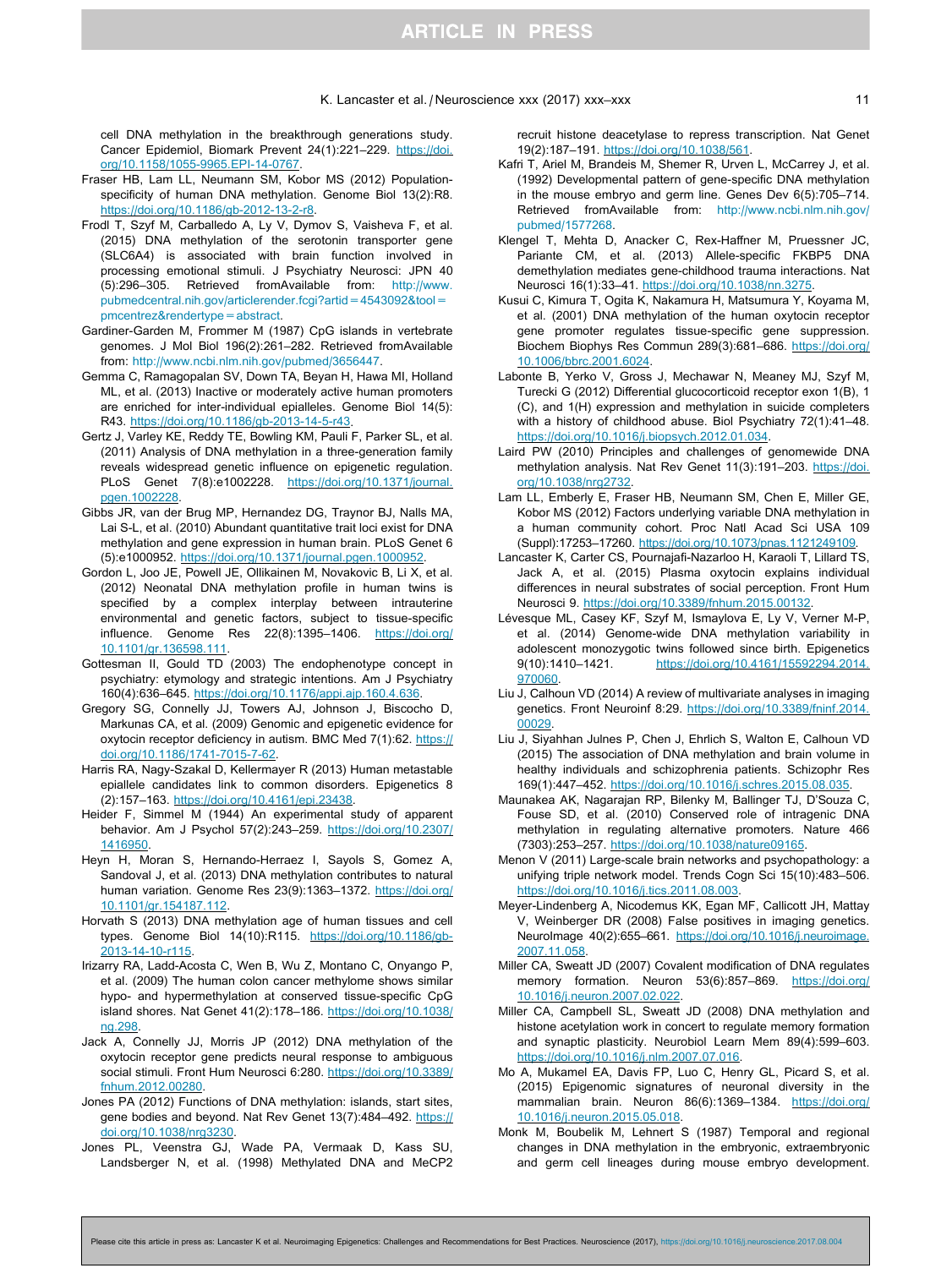#### <span id="page-11-0"></span>12 K. Lancaster et al. / Neuroscience xxx (2017) xxx–xxx

Development (Cambridge, England) 99(3):371–382. Retrieved from [http://www.ncbi.nlm.nih.gov/pubmed/3653008.](http://www.ncbi.nlm.nih.gov/pubmed/3653008)

- Moser DA, Paoloni-Giacobino A, Stenz L, Adouan W, Manini A, Suardi F, et al. (2015) BDNF methylation and maternal brain activity in a violence-related sample. PLoS ONE 10(12): e0143427. [https://doi.org/10.1371/journal.pone.0143427.](https://doi.org/10.1371/journal.pone.0143427)
- Mumford JA, Nichols TE (2008) Power calculation for group fMRI studies accounting for arbitrary design and temporal autocorrelation. NeuroImage 39(1):261-268. [https://doi.org/](https://doi.org/10.1016/j.neuroimage.2007.07.061) [10.1016/j.neuroimage.2007.07.061](https://doi.org/10.1016/j.neuroimage.2007.07.061).
- Nan X, Ng HH, Johnson CA, Laherty CD, Turner BM, Eisenman RN, Bird A (1998) Transcriptional repression by the methyl-CpGbinding protein MeCP2 involves a histone deacetylase complex. Nature 393(6683):386–389. <https://doi.org/10.1038/30764>.
- Nikolova YS, Hariri AR (2015) Can we observe epigenetic effects on human brain function? Trends Cogn Sci 19(7):366-373. [https://](https://doi.org/10.1016/j.tics.2015.05.003) [doi.org/10.1016/j.tics.2015.05.003](https://doi.org/10.1016/j.tics.2015.05.003).
- Nikolova YS, Koenen KC, Galea S, Wang C-M, Seney ML, Sibille E, et al. (2014) Beyond genotype: serotonin transporter epigenetic modification predicts human brain function. Nat Neurosci 17 (August):1–6. <https://doi.org/10.1038/nn.3778>.
- Nikolova YS, Swartz JR, Hariri AR (2016) Can we identify meaningful epigenetic effects on human brain function and related risk for mental illness? Epigenomics 8(10):1307–1310. [https://doi.org/](https://doi.org/10.2217/epi-2016-0099) [10.2217/epi-2016-0099.](https://doi.org/10.2217/epi-2016-0099)
- Nosek BA, Spies JR, Motyl M (2012) Scientific utopia: II. Restructuring incentives and practices to promote truth over publishability. Perspect Psychol Sci 7(6):615-631. [https://doi.org/](https://doi.org/10.1177/1745691612459058) [10.1177/1745691612459058](https://doi.org/10.1177/1745691612459058).
- Philibert R, Caspers K, Beach SRH, Bakermans-Kranenburg MJ, van IJzendoorn MH (2011) Reply to: epstein-barr virus transformed DNA as a source of false positive findings in methylation studies of psychiatric conditions. Biol Psychiatry 70(5):e27-e28. [https://](https://doi.org/10.1016/j.biopsych.2011.02.029) [doi.org/10.1016/j.biopsych.2011.02.029.](https://doi.org/10.1016/j.biopsych.2011.02.029)
- Puglia MH, Lillard TS, Morris JP, Connelly JJ (2015) Epigenetic modification of the oxytocin receptor gene influences the perception of anger and fear in the human brain. Proc Natl<br>Acad Sci 112(11):3308–3313. https://doi.org/10.1073/ [https://doi.org/10.1073/](https://doi.org/10.1073/pnas.1422096112) [pnas.1422096112](https://doi.org/10.1073/pnas.1422096112).
- Rakyan VK, Down TA, Thorne NP, Flicek P, Kulesha E, Gräf S, et al. (2008) An integrated resource for genome-wide identification and analysis of human tissue-specific differentially methylated regions (tDMRs). Genome Res 18(9):1518–1529. [https://doi.org/10.1101/](https://doi.org/10.1101/gr.077479.108) [gr.077479.108](https://doi.org/10.1101/gr.077479.108).
- Rakyan VK, Down TA, Balding DJ, Beck S (2011) Epigenome-wide association studies for common human diseases. Nat Rev Genet 12(8):529–541. [https://doi.org/10.1038/nrg3000.](https://doi.org/10.1038/nrg3000)
- Richards EJ (2006) Inherited epigenetic variation–revisiting soft inheritance. Nat Rev Genet 7(5):395-401. [https://doi.org/](https://doi.org/10.1038/nrg1834) [10.1038/nrg1834.](https://doi.org/10.1038/nrg1834)
- Ripoli C (2017) Engrampigenetics: epigenetics of engram memory cells. Behav Brain Res 325:297-302. [https://doi.org/10.1016/j.](https://doi.org/10.1016/j.bbr.2016.11.043) [bbr.2016.11.043.](https://doi.org/10.1016/j.bbr.2016.11.043)
- Rubin LH, Connelly JJ, Reilly JL, Carter CS, Drogos LL, Pournajafi-Nazarloo H, et al. (2015) Sex and diagnosis-specific associations between DNA methylation of the oxytocin receptor gene with emotion processing and temporal-limbic and prefrontal brain volumes in psychotic disorders. Biol Psychiatry: Cogn Neurosci Neuroimag. [https://doi.org/10.1016/j.bpsc.2015.10.003.](https://doi.org/10.1016/j.bpsc.2015.10.003)
- Shoemaker R, Deng J, Wang W, Zhang K (2010) Allele-specific methylation is prevalent and is contributed by CpG-SNPs in the human genome. Genome Res 20(7):883–889. [https://doi.org/](https://doi.org/10.1101/gr.104695.109) [10.1101/gr.104695.109.](https://doi.org/10.1101/gr.104695.109)
- Silver M, Montana G, Nichols TE (2011) False positives in neuroimaging genetics using voxel-based morphometry data. NeuroImage 54(2):992–1000. [https://doi.org/10.1016/j.](https://doi.org/10.1016/j.neuroimage.2010.08.049) [neuroimage.2010.08.049.](https://doi.org/10.1016/j.neuroimage.2010.08.049)
- Singer M, Kosti I, Pachter L, Mandel-Gutfreund Y (2015) A diverse epigenetic landscape at human exons with implication for

expression. Nucleic Acids Res 43(7):3498–3508. [https://doi.org/](https://doi.org/10.1093/nar/gkv153) [10.1093/nar/gkv153](https://doi.org/10.1093/nar/gkv153).

- Smith ZD, Meissner A (2013) DNA methylation: roles in mammalian development. Nat Rev Genet 14(3):204-220. [https://doi.org/](https://doi.org/10.1038/nrg3354) [10.1038/nrg3354](https://doi.org/10.1038/nrg3354).
- Stein MB, Simmons AN, Feinstein JS, Paulus MP (2007) Increased amygdala and insula activation during emotion processing in anxiety-prone subjects. Am J Psychiatry 164(2):318-327. [https://](https://doi.org/10.1176/ajp.2007.164.2.318) [doi.org/10.1176/ajp.2007.164.2.318](https://doi.org/10.1176/ajp.2007.164.2.318).
- Sweatt JD (2009) Experience-dependent epigenetic modifications in the central nervous system. Biol Psychiatry 65(3):191–197. [https://doi.org/10.1016/j.biopsych.2008.09.002.](https://doi.org/10.1016/j.biopsych.2008.09.002)
- Talens RP, Boomsma DI, Tobi EW, Kremer D, Jukema JW, Willemsen G, et al. (2010) Variation, patterns, and temporal stability of DNA methylation: considerations for epigenetic epidemiology. FASEB J 24(9):3135-3144. [https://doi.org/](https://doi.org/10.1096/fj.09-150490) [10.1096/fj.09-150490.](https://doi.org/10.1096/fj.09-150490)
- Ursini G, Bollati V, Fazio L, Porcelli A, Iacovelli L, Catalani A, et al. (2011) Stress-Related Methylation of the Catechol-O-Methyltransferase Val158 Allele Predicts Human Prefrontal Cognition and Activity. J Neurosci 31(18):6692–6698. [https://doi.](https://doi.org/10.1523/JNEUROSCI.6631-10.2011) [org/10.1523/JNEUROSCI.6631-10.2011](https://doi.org/10.1523/JNEUROSCI.6631-10.2011).
- Ushijima T (2003) Fidelity of the methylation pattern and its variation in the genome. Genome Res 13(5):868–874. [https://doi.org/](https://doi.org/10.1101/gr.969603) [10.1101/gr.969603.](https://doi.org/10.1101/gr.969603)
- Vukojevic V, Kolassa I-T, Fastenrath M, Gschwind L, Spalek K, Milnik A, et al. (2014) Epigenetic modification of the glucocorticoid receptor gene is linked to traumatic memory and post-traumatic stress disorder risk in genocide survivors. J Neurosci 34 (31):10274–10284. [https://doi.org/10.1523/JNEUROSCI.1526-](https://doi.org/10.1523/JNEUROSCI.1526-14.2014) [14.2014](https://doi.org/10.1523/JNEUROSCI.1526-14.2014).
- Wang D, Szyf M, Benkelfat C, Provençal N, Turecki G, Caramaschi D, et al. (2012) Peripheral SLC6A4 DNA methylation is associated with in vivo measures of human brain serotonin synthesis and childhood physical aggression. PLoS ONE 7(6):e39501. [https://](https://doi.org/10.1371/journal.pone.0039501) [doi.org/10.1371/journal.pone.0039501.](https://doi.org/10.1371/journal.pone.0039501)
- Warner MJ, Ozanne SE (2010) Mechanisms involved in the developmental programming of adulthood disease. Biochem J 427(3):333–347. <https://doi.org/10.1042/BJ20091861>.
- Waterland RA, Kellermayer R, Laritsky E, Rayco-Solon P, Harris RA, Travisano M, et al. (2010) Season of conception in rural gambia affects DNA methylation at putative human metastable epialleles. PLoS Genet 6(12):e1001252. [https://doi.org/10.1371/journal.](https://doi.org/10.1371/journal.pgen.1001252) [pgen.1001252.](https://doi.org/10.1371/journal.pgen.1001252)
- Watt F, Molloy PL (1988) Cytosine methylation prevents binding to DNA of a HeLa cell transcription factor required for optimal expression of the adenovirus major late promoter. Genes Dev 2 (9):1136–1143. Retrieved fromAvailable from: [http://www.ncbi.](http://www.ncbi.nlm.nih.gov/pubmed/3192075) [nlm.nih.gov/pubmed/3192075](http://www.ncbi.nlm.nih.gov/pubmed/3192075).
- Weaver ICG, Cervoni N, Champagne FA, D'Alessio AC, Sharma S, Seckl JR, et al. (2004) Epigenetic programming by maternal behavior. Nat Neurosci 7(8):847–854. [https://doi.org/10.1038/](https://doi.org/10.1038/nn1276) [nn1276](https://doi.org/10.1038/nn1276).
- West AE, Orlando V (2014) Epigenetics in brain function. Neuroscience 264:1–3. [https://doi.org/10.1016/j.neuroscience.](https://doi.org/10.1016/j.neuroscience.2014.02.001) [2014.02.001](https://doi.org/10.1016/j.neuroscience.2014.02.001).
- Wiers CE (2012) Methylation and the human brain: towards a new discipline of imaging epigenetics. Eur Arch Psychiatry Clin Neurosci 262(3):271–273. [https://doi.org/10.1007/s00406-011-](https://doi.org/10.1007/s00406-011-0261-z) [0261-z](https://doi.org/10.1007/s00406-011-0261-z).
- Wolffe AP, Jones PL, Wade PA (1999) DNA demethylation. Proc Natl Acad Sci USA 96(11):5894–5896. Retrieved fromAvailable from: [http://www.ncbi.nlm.nih.gov/pubmed/10339513.](http://www.ncbi.nlm.nih.gov/pubmed/10339513)
- Wong CCY, Caspi A, Williams B, Craig IW, Houts R, Ambler A, et al. (2010) A longitudinal study of epigenetic variation in twins. Epigenetics 5(6):516–526. <https://doi.org/10.4161/epi.5.6.12226>.
- Yarkoni T, Braver TS (2010) Cognitive neuroscience approaches to individual differences in working memory and executive control: conceptual and methodological issues. Handbook of Individual